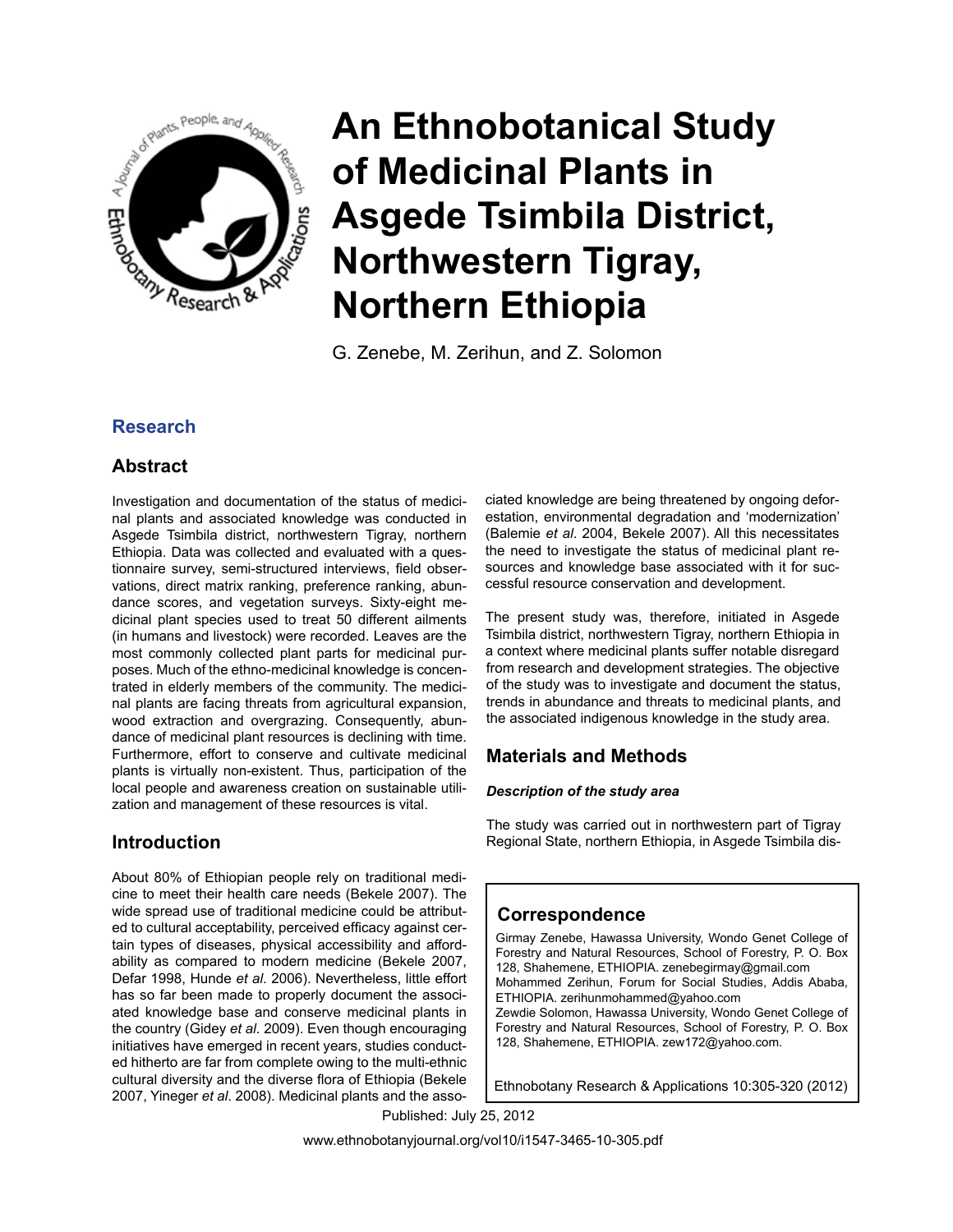trict (14°42' to 14°11'N and 37°34' to 38°19'E) (Figure 1). The district covers a total surface area of about 239,955 ha, which is 4.4% of the total Tigray regional area (Genzebu 2009). The agro-climatic zone of the district is characterized by hot to warm semi-arid lowlands, hot to warm sub-moist lowlands and tepid to cool sub-moist mid highlands. The area has a unimodal rainfall pattern (June to September) with a total annual rainfall ranging between 500 and 750 mm. The mean annual temperature ranges between 20 and 35°C with an altitudinal range of 800 to 2300 m.a.s.l.

The vegetation cover of the area can be grouped into four major plant communities: *Acacia*-*Commiphora* woodland, *Combretum*-*Terminalia* woodland, Riparian woodland and Dry-evergreen mountain woodlands. The district has 23 rural **kebeles** (rural sub-districts- the smallest administrative unit next to district in Ethiopia) with a total population of about 128,363. The livelihood of the local people

is mainly based on subsistence mixed agriculture (croplivestock production) (Kahsay 2007).

#### *Selection of study sites and informants*

A reconnaissance survey was first conducted to have an overview of the demographic, socio-economic and bio-physical conditions of the study area. Development agents of the district and elders were contacted during the survey. The preliminary survey results indicated that the **kebeles** are essentially similar to one another. Consequently, three study site **kebeles** were randomly selected: Alogien, Lemlem and Hintset. Simple stratified random sampling (based on age and sex) was employed to select informants. Accordingly, a total of 72 respondents (36 males and 36 females) stratified into two age classes (below 40 and above 40 years) were selected from the study sites constituting about 5% of the total population. Out of these, 20 key informants (12 males and 8 females) were selected as recommended by local knowledgeable elders.



**Figure 1**. Study site in Asgede Tsimbila District, Tigray Region, Ethiopia.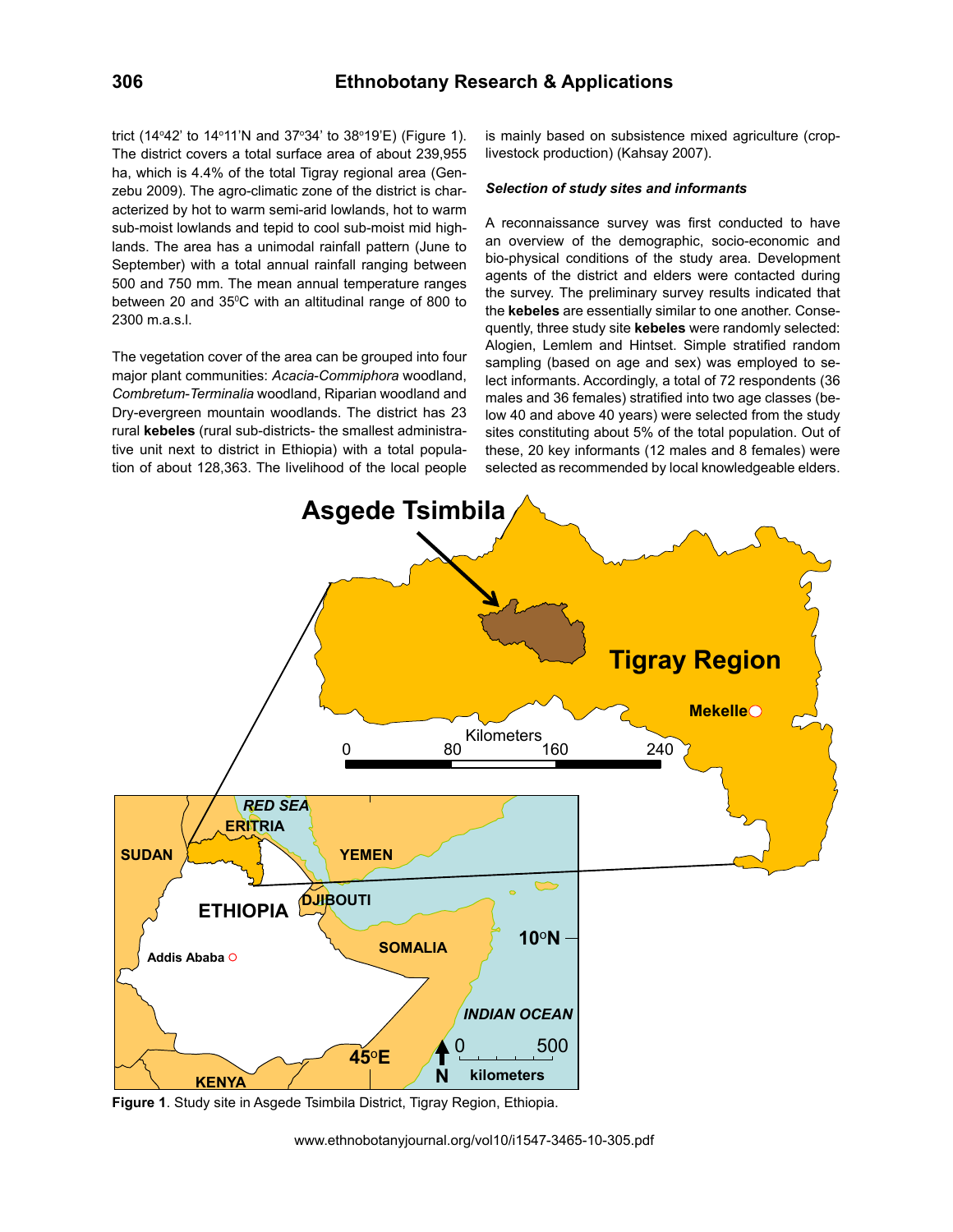## **Data collection**

#### *Ethnobotanical data*

Ethnobotanical data were collected between June and September 2010 using a questionnaire survey, semistructured interviews with key informants (knowledgeable elders, religious leaders and other individuals), field observation, and ranking and scoring methods (Cotton 1996, Martin 1995, Nanyunja 2003). Interviews and discussions were conducted in Tigrigna (the local language) using a checklist of topics. At the start of each interview the aim of the interview was explained to invoke clear and objective responses and then informants were asked for their consent. A range of ethnobotanical information including plant local names, uses, parts used, mode of utilization, plant habit and habitat, conservation status, trends in abundance of the species and existing threats to the plants were covered. Ethnobotanical surveys of local knowledge can be used as a tool for investigating human perceptions of biodiversity loss (change in abundance and use of plant species through time) (Nanyunja 2003). This technique enables us to tap people's memories, to recall important historical events which have taken place in a given area (Nanyunja 2003). Hailemariam *et al*. (2009) have also confirmed that ethnobotanical data collection tools can be used to glean information related with the conservation status and cultivation practices of medicinal plants. In a similar vein, this study has emphasized on the indigenous knowledge of the local people to investigate the conservation status and/or abundance of medicinal plants, and the possible causes of these changes. Vegetation surveys and field observations (through transect walks) were also conducted to corroborate these results.

#### *Direct matrix and preference ranking*

Direct matrix ranking was exercised for seven commonly reported multipurpose medicinal plants in order to assess their relative importance to local people (Martin 1995). Based on their relative uses, selected informants were asked to assign use values for each plant  $(5 = best, 4 =$ very good,  $3 =$  good,  $2 =$  less used,  $1 =$  least used and 0 = not used) to each use category. Use categories in the comparison include construction, medicine, fruit, fodder, fuel wood, shade and fence.

Preference ranking was also conducted to determine the relative importance of six commonly reported medicinal plants used in the treatment of stomach pain/'abdominal disorder', a common ailment in the district (Martin 1995). The traditional healers in the locality do treat livestock although the frequency of livestock disease is not comparable to human illness. Six traditional healers were given specimens of the medicinal plants and asked to arrange them based on their personal preference of efficacy. The medicinal plant supposedly most effective was given the

highest score (6), while the one with the least effectiveness given the lowest score (1).

#### *Threats to and trends in abundance of medicinal plants*

In the study area preliminary investigation identified various human induced and natural factors possibly threatening the survival of medicinal plants. Five threatening factors were considered in this ranking: agricultural expansion, drought incidence, fire wood extraction, overgrazing, and construction. The relative importance of the threatening factors was ranked using priority ranking (Martin 1995). Priority ranking was based on the level of destructive effects of each threatening factor (1 to 5 scores were assigned where one is for the least and five the most destructive threat). Furthermore, abundance scores were established for some of the most commonly reported and valuable medicinal plants in the study area for the period 1970 to 2010. The procedure of abundance scores is adopted from Nanyunja (2003). The scores were used to reveal the trends in abundance of the selected species in the given time span. The scores used ranged from 0 to 2, where 0 is  $=$  none or almost none; 1 means a few or some; and 2 is for many.

#### *Vegetation data and plant identification*

Vegetation surveys were carried out both in homesteads and in the wild to assess the distribution of the most frequently reported plant species. A total of 18 quadrat plots (20 m x 20 m) were systematically established in the wild (12 quadrats) and in homesteads (6 quadrats) following the method of Tolassa (2007). The plots covered all habitat types occurring in the area: rocky/hilly areas, flat top mountain/plateaus, valleys and riverine areas, and plain areas. The homogeneity of each tree stand was checked through observation before laying down a sample plot. Three quadrats were established in each of the aforementioned habitat types. The remaining six quadrats were established by random identification of two homesteads from each study site. Then, counts of each species (presence or absence) were conducted in each quadrat.

Specimens of medicinal and other plants found to be major components of the vegetation of the district were collected and crosschecked for their local names with the help of key informants and development agents. Botanical names were established by comparing specimens with those at the National Herbarium, Science Faculty, Addis Ababa University using available floras (Bekele-Tesemma *et al*. 1993, Edwards *et al*. 1995, 1997, 2000, Fichtl & Admasu 1994, Hedberg & Edwards 1989, 1995, Hedberg *et al*. 2004, 2006, November *et al*. 2002).

#### *Data analysis and presentation*

Triangulation was employed to evaluate the validity of information collected using different surveying methods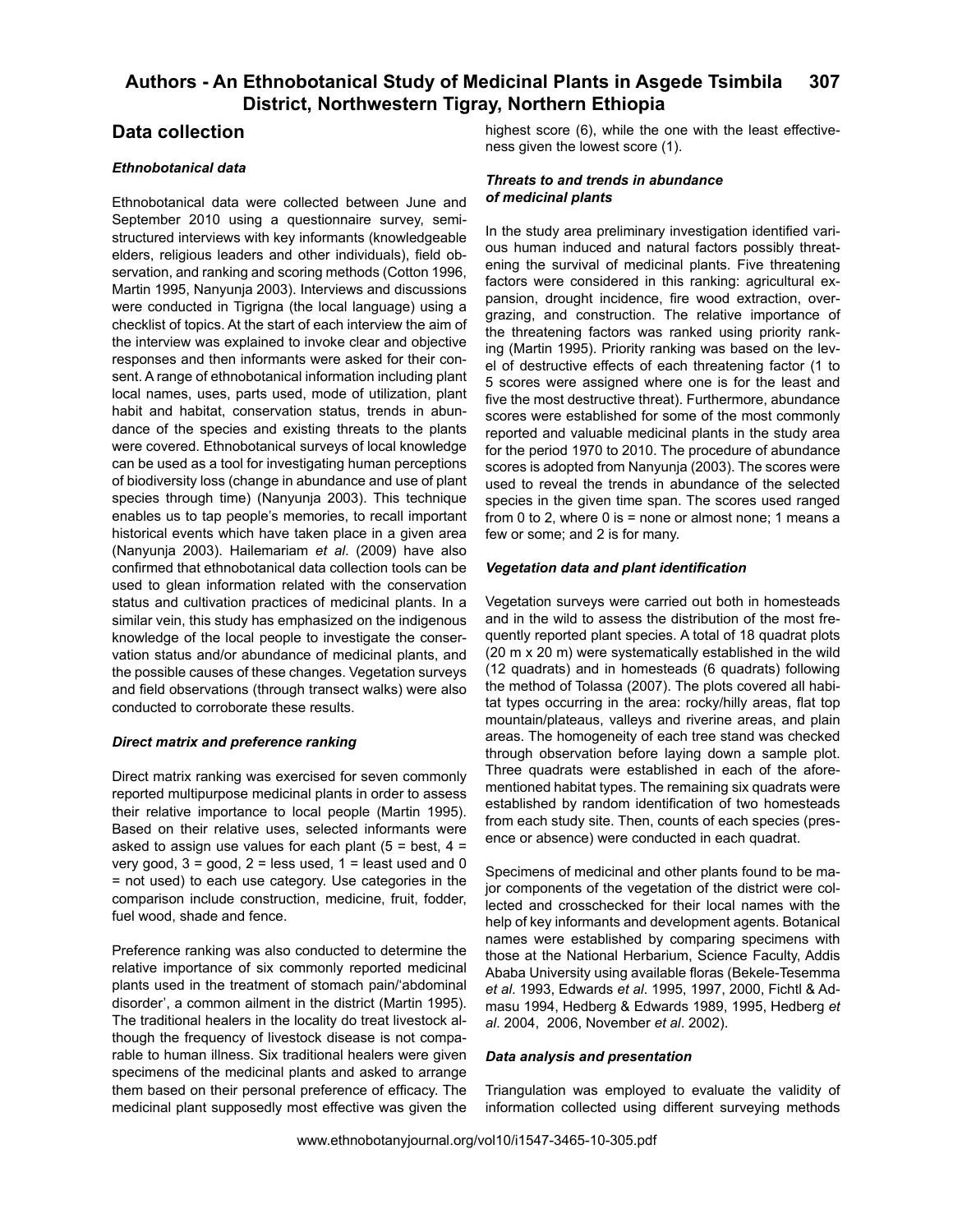(Mintsa-Mi Nzue 2009). Then, the data collected using different ethnobotanical methods such as questionnaire survey and interviews, along with the data in the form of scores were organized, entered and analyzed in Microsoft Excel. Data were subjected to descriptive analysis and percentages were generated. The data from ranking methods (direct matrix ranking, preference/priority ranking) were presented in the form of ranks where ranks were determined based on the total scores under each attribute. Pearson's correlation test was also run in SPSS 16.0 software (SPSS 2008) to find out the relationship between knowledge distribution by age and sex of respondents (Yineger & Yewhalaw 2007). Frequency and relative frequency of plant species (Martin 1995) were calculated for the vegetation data.

## **Results**

#### *Traditional medicinal plants reported and associated knowledge*

The informants reported 68 plant species as medicinally important (Table 1). The plants belong to 44 families and 64 genera, with Euphorbiaceae and Fabaceae (six species each), and Cucurbitaceae and Solanaceae (three species each) being the most represented plant families.

#### *Habitat, growth forms and plant parts used*

#### *Habitat*

In the study area, majority of the medicinal plants (69%) were reported to be collected from the wild, 24% are do-

**Table 1**. Medicinal plants used to treat human/livestock ailments in Asgede Tsimbila District, Tigray Region, Ethiopia. Habits: T= tree, Sh= shrub, H= herb, C= climber. Parts used: R= root, L= leaf, F= fruit, FI= flower, B= bark, ME= milky exudate, Yt= young twig. FMD = foot and mouth disease (livestock ailment)

| <b>Medicinal plants [Family]</b>                                  | Local name           | <b>Habit</b> | <b>Diseases treated</b>                                                  | <b>Parts</b><br>used | <b>Voucher</b><br>number |
|-------------------------------------------------------------------|----------------------|--------------|--------------------------------------------------------------------------|----------------------|--------------------------|
| Acokanthera schimperi (A. DC.) Benth. &<br>Hook. f. [Apocynaceae] | <b>Mebtie</b>        | Sh           | Insecticide, anti-snake/<br>mouse                                        | L                    | ZG-027                   |
| Agave sisalana Perrine ex Engelm.<br>[Agavaceae]                  | Eka                  | H            | Ear disease                                                              | S                    | ZG-011                   |
| Albuca abyssinica Jacq. [Asparagaceae]                            | Shingurti-<br>zibei  | H            | Elephantiasis                                                            | $\mathsf{R}$         | ZG-054                   |
| Allium sativum L. [Amaryllidaceae]                                | Tsaeda-<br>shingurti | H            | Herpes virus, cough                                                      | $\mathsf{R}$         | ZG-066                   |
| Aloe vera (L.) Burm.f. [Xanthorrhoeaceae]                         | Ere                  | H            | Sprain                                                                   | $\mathsf{R}$         | ZG-028                   |
| Anogeissus leiocarpa (DC.) Guill. & Perr.<br>[Combretaceae]       | Hanse                | T            | Stomach pain,<br>diarrhoea, malaria,<br>wounds                           | B, L                 | ZG-032                   |
| Azadirachta indica A. Juss. [Meliaceae]                           | <b>Nim</b>           | T            | Anti-termite, petriasis<br>versicolor, leech<br>infestation, hen disease | L                    | ZG-001                   |
| Balanites aegyptiacus (L.) Delile<br>[Xygophyllaceae]             | <b>Mekie</b>         | T            | Abdominal problems,<br>tuberculosis                                      | F                    | ZG-008                   |
| Boscia angustifolia A. Rich. [Capparaceae]                        | <b>Kermed</b>        | T            | Evil sprit                                                               | Yt                   | ZG-044                   |
| Boswellia papyrifera (Del.) Hochst.<br>[Burseraceae]              | <b>Meker</b>         | T            | Diarrhea                                                                 | B                    | ZG-014                   |
| Brassica rapa L. [Brassicaceae]                                   | Hamli-adri           | H            | Wounds                                                                   | L                    | ZG-050                   |
| Bridelia micrantha (Hochst.) Baill.<br>[Phyllanthaceae]           | <b>Abetere</b>       | T            | Scorpion bite                                                            | B                    | ZG-003                   |
| Buddleja polystachya Fresen.<br>[Scrophulariaceae]                | <b>Metere</b>        | T            | Headache, migrain                                                        | Yt                   | ZG-040                   |
| Calotropis procera (Aiton) W.T. Aiton<br>[Apocynaceae]            | Gindiae              | Sh           | Warts, swelling,<br>inflammatory wounds                                  | <b>ME</b>            | ZG-012                   |
| Calpurnia aurea (Aiton) Benth. [Fabaceae]                         | <b>Hitsawutse</b>    | Sh           | Swelling, mange,<br>tuberculosis, insecticide                            | $R/L$ ,<br>F         | ZG-030                   |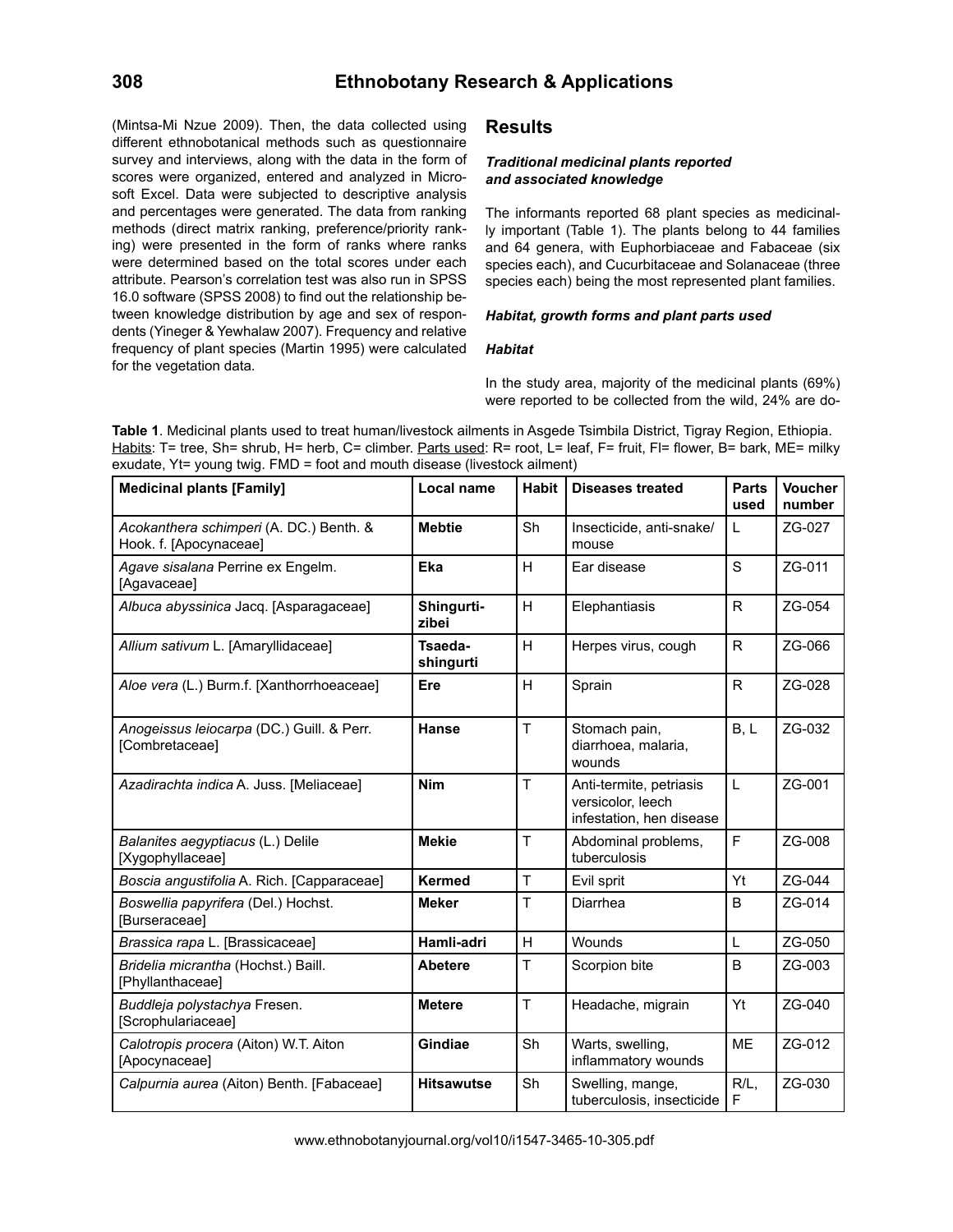| <b>Medicinal plants [Family]</b>                                 | Local name           | <b>Habit</b>                                                                                         | <b>Diseases treated</b>                                                                         | <b>Parts</b><br>used  | <b>Voucher</b><br>number |
|------------------------------------------------------------------|----------------------|------------------------------------------------------------------------------------------------------|-------------------------------------------------------------------------------------------------|-----------------------|--------------------------|
| Capparis tomentosa Lam. [Capparaceae]                            | <b>Andel</b>         | Sh                                                                                                   | Epilepsy, evil eye,<br>evil sprit                                                               | R, B,<br>S            | ZG-018                   |
| Carica papaya L. [Caricaceae]                                    | Papayo               | $\mathsf{T}$                                                                                         | Herpes virus, amoebas                                                                           | $L/FI$ ,<br>F         | ZG-048                   |
| Carissa edulis (Forssk). Vahl [Apocynaceae]                      | Agam                 | Sh                                                                                                   | Evil eye, epilepsy                                                                              | $\mathsf{R}$          | ZG-029                   |
| Cissus petiolata Hook.f. [Vitaceae]                              | <b>Alkie</b>         | $\mathsf{C}$                                                                                         | Mange, (FMD), snake<br>bite, swelling of cattle,<br>back pain in cattle                         | S, L                  | ZG-036                   |
| Citrus limon (L.) Burm.f. [Rutaceae]                             | Lemin                | Sh                                                                                                   | Cough, herpes<br>virus, tuberculosis<br>(abay seal)                                             | F, L                  | ZG-060                   |
| Clerodendrum myricoides (Hochst.) R. Br. ex<br>Vatke [Lamiaceae] | <b>Surbetri</b>      | Sh<br>Sprain, headache,<br>S, R,<br>Epilepsy, Bovine<br>L, S<br>pasteurellosis,<br><b>Babesiasis</b> |                                                                                                 |                       | ZG-053                   |
| Combretum sp. [Combretaceae]                                     | Akuma                | $\mathsf T$                                                                                          | Abdominal problems/<br>diarrhea, stomach pain                                                   | B/R                   | ZG-022                   |
| Cordia africana Lam. [Boraginaceae]                              | Awhi                 | $\mathsf T$                                                                                          | Migraine, broken<br>body/hand, wounds,<br>gastritis/constipation                                | B/L, F                | ZG-039                   |
| Croton macrostachyus Hochst. ex Delile<br>[Euphorbiaceae]        | <b>Tambok</b>        | $\mathsf T$                                                                                          | Rabies,<br>spleenomegally,<br>Ovine pasteurellosis,<br>epilepsy, anti-termite,<br>Hyper-blurbia | <b>B</b> , S,<br>R, L | ZG-027                   |
| Cucumis dipsaceus Ehrenb. [Cucurbitaceae]                        | Hafaflo              | C                                                                                                    | Snake bite, insecticide,<br>stomach pain/<br>diarrhea, tuberculosis                             | $\mathsf{R}$          | ZG-037                   |
| Cucurbita maxima Duchesne [Cucurbitaceae]                        | Duba                 | $\mathsf C$                                                                                          | Tape worm                                                                                       | F                     | ZG-041                   |
| Cucurbita pepo L. [Cucurbitaceae]                                | Hamham               | C                                                                                                    | Evil eye, Dandruff,<br>influenza                                                                | F, L                  | ZG-056                   |
| Datura stramonium L. [Solanaceae]                                | <b>Mezerbae</b>      | H                                                                                                    | Mange, teeth infection,<br>stomach pain                                                         | L, F                  | ZG-009                   |
| Dichrostachys cinerea (L.) Wight & Arn.<br>[Fabaceae]            | Gonok                | Sh                                                                                                   | Sprain, inflammatory<br>wounds                                                                  | S, L                  | ZG-005                   |
| Diospyros mespiliformis Hochst. ex A. DC.<br>[Ebenaceae]         | Aye                  | $\mathsf T$                                                                                          | Ring worm                                                                                       | F                     | ZG-023                   |
| Eucalyptus camaldulensis Dehnh.<br>[Myrtaceae]                   | Keyh-<br>kelamitos   | $\mathsf T$                                                                                          | Evil spirit/swells<br>and wounds                                                                |                       | ZG-031                   |
| Eucalyptus globulosus St.-Lag. [Myrtaceae]                       | Tsaeda-<br>kelamitos | $\top$                                                                                               | Cough                                                                                           | L                     | ZG-025                   |
| Euphorbia candelabrum Tremaut ex Kotschy<br>[Euphorbiaceae]      | Kolonqual            | $\top$                                                                                               | Swelling,<br>spleenomegally                                                                     | ME                    | ZG-046                   |
| Euphorbia tirucalli L. [Euphorbiaceae]                           | Kinchib              | Sh                                                                                                   | Warts, swelling,<br>internal parasites,<br>petriasis versicolor                                 | ME                    | ZG-059                   |
| Flueggea virosa (Roxb. ex Willd.) Royle<br>[Euphorbiaceae]       | Harmazo              | Sh                                                                                                   | Sprain, rabies                                                                                  | R, Yt                 | ZG-017                   |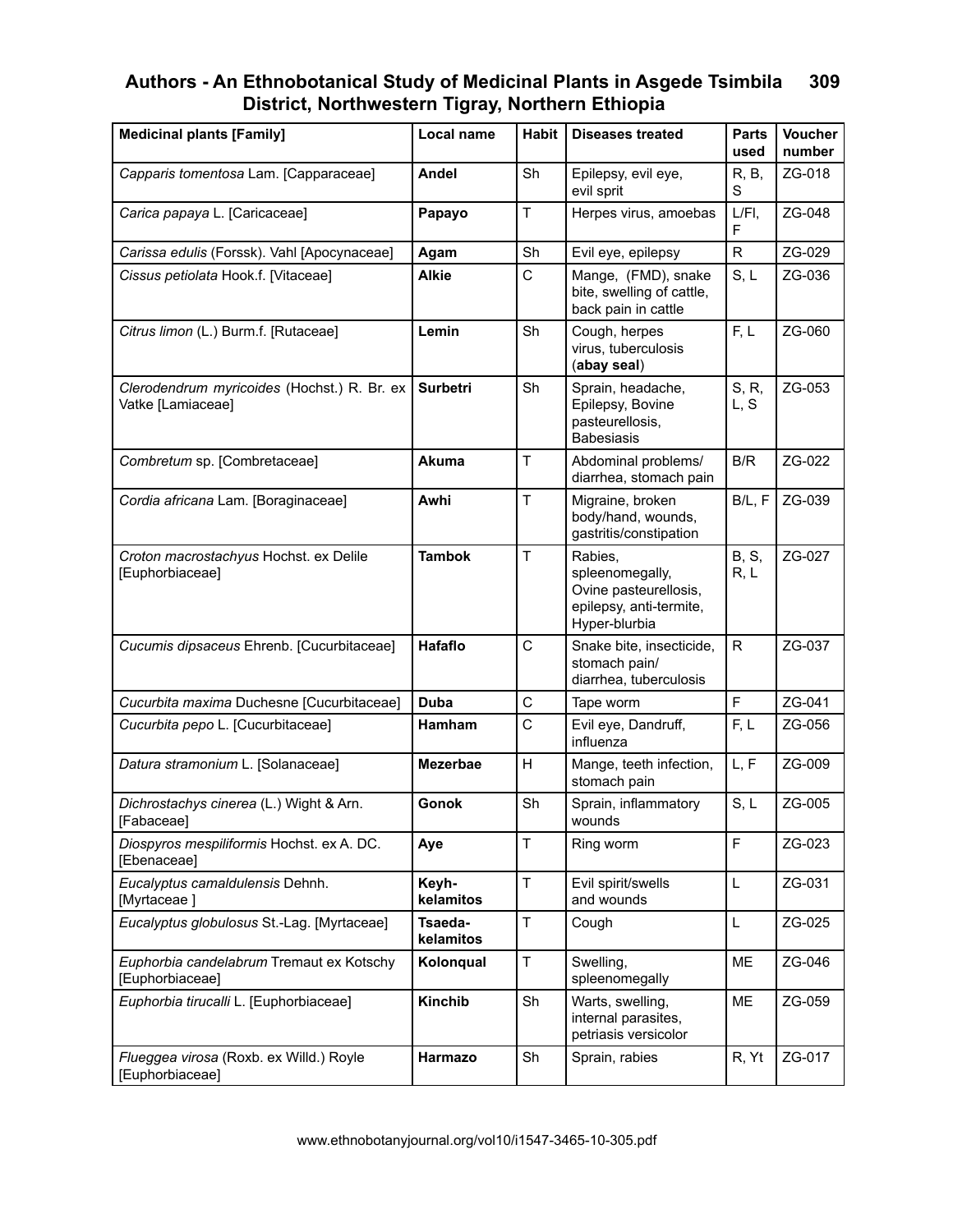| <b>Medicinal plants [Family]</b>                                    | Local name                                                        | <b>Habit</b>      | <b>Diseases treated</b>                                                | <b>Parts</b><br>used | <b>Voucher</b><br>number |
|---------------------------------------------------------------------|-------------------------------------------------------------------|-------------------|------------------------------------------------------------------------|----------------------|--------------------------|
| Gardenia ternifolia Schumach. & Thonn.<br>[Rubiaceae]               | <b>Hatsinay</b>                                                   | T                 | Sprain                                                                 | S                    | ZG-021                   |
| Grewia ferruginea Hochst. ex A. Rich.<br>[Malvaceae]                | <b>Tsinquayt</b>                                                  | Sh                | Leech, Retained<br>fatal placenta<br>retention, fire burn              | B, L                 | ZG-063                   |
| Jasminum abyssinicum Hochst. ex DC.<br>[Oleaceae]                   | <b>Habi-tselim</b>                                                | T                 | Tape worm, vomiting                                                    | L                    | ZG-051                   |
| Lepidium sativum L. [Brassicaceae]                                  | <b>Shinfae</b>                                                    | H                 | Anthrax, stomach pain,<br>tonsillitis, diarrhea                        | $\mathsf{F}$         | ZG-035                   |
| Maytenus senegalensis (Lam.) Exell<br>[Celastraceae]                | T<br>Argudi<br>Stomach pain                                       |                   | B                                                                      | ZG-026               |                          |
| Maytenus arbutifolia R. Wilczek<br>[Celastraceae]                   | Sh<br>At-at<br>Sprain                                             |                   | S                                                                      | ZG-004               |                          |
| Nigella sativa L. [Ranunculaceae]                                   | Awesda                                                            | H<br>Stomach pain |                                                                        | F                    | ZG-033                   |
| Olea europaea L. [Oleaceae]                                         | T<br>Colic<br>Awlie                                               |                   | R/L                                                                    | ZG-024               |                          |
| Ormocarpum pubescens (Hochst.) Cufod.<br>ex J.B. Gillett [Fabaceae] | Sh<br><b>Alendia</b><br>Wounds                                    |                   | R                                                                      | ZG-055               |                          |
| Otostegia integrifolia Benth. [Lamiaceae]                           | Chiendog<br>Sh<br>Insecticide                                     |                   | Wp                                                                     | ZG-039               |                          |
| Phoenix reclinata Jacq. [Arecaceae]                                 | T<br>Evil eye<br><b>Siye</b>                                      |                   |                                                                        | ${\sf R}$            | ZG-016                   |
| Phytolacca dodecandra L'Hér.<br>[Phytolaccaceae]                    | <b>Shibti</b>                                                     | C                 | Rabies, leeches, warts,<br>herpes virus                                | R/F, L               | ZG-038                   |
| Piliostigma thonningii (Schumach.)<br>Milne-Redh. [Fabaceae]        | Amam-gemel                                                        | T                 | Rectal prolapse                                                        | B                    | ZG-045                   |
| Pluchea dioscoridis (L.) DC. [Asteraceae]                           | <b>Shitene</b>                                                    | T                 | Anti-vomit                                                             | L                    | ZG-057                   |
| Plumbago zeylanica L. [Plumbaginaceae]                              | <b>Aftuh</b>                                                      | Sh                | Anthrax, teeth infection,<br>stomach pain/diarrhea                     | $\mathsf{R}$         | ZG-058                   |
| Rhamnus prinoides L'Hér. [Rhamnaceae]                               | Gesho                                                             | Sh                | Tonsil, anthrax,<br>hyper-bilirubinemia                                | L/Yt                 | ZG-002                   |
| Ricinus communis L. [Euphorbiaceae]                                 | Gulei                                                             | T                 | Wounds                                                                 | L                    | ZG-047                   |
| Rumex abyssinicus Jacq. [Polygonaceae]                              | Moqmoqo                                                           | н                 | Tuberculosis, teeth<br>infections, abdominal<br>problems, stomach pain | $\mathsf{R}$         | ZG-034                   |
| Ruta chalepensis L. [Rutaceae]                                      | Chena-adam                                                        | H                 | Evil sprit                                                             | L                    | ZG-043                   |
| Schinus molle L. [Anacardiaceae]                                    | <b>Tikur-berbere</b>                                              | T                 | Herpes virus                                                           | L                    | ZG-052                   |
| Securidaca longipedunculata Fresen.<br>[Polygalaceae]               | <b>Shitara</b>                                                    | T                 | Evil eye, anthrax,<br>stomach pain,<br>abdominal problems              | R/B                  | ZG-061                   |
| Senna singueana (Delile) Lock [Fabaceae]                            | Sh<br>Hambo-<br>Teeth infection,<br>hambo<br>stomach pain, sprain |                   |                                                                        | L, R,<br>B, S        | ZG-010                   |
| Sida ovata Forssk. [Malvaceae]                                      | <b>Dekidaero</b>                                                  | H                 | Inflammatory<br>wounds, pus                                            | L, R                 | ZG-020                   |
| Solanum incanum L. [Solanaceae]                                     | <b>Engule</b>                                                     | H                 | Stomach pain,<br>swelling, eye diseases,<br>lumpyskin disease          | R, B,<br>F           | ZG-015                   |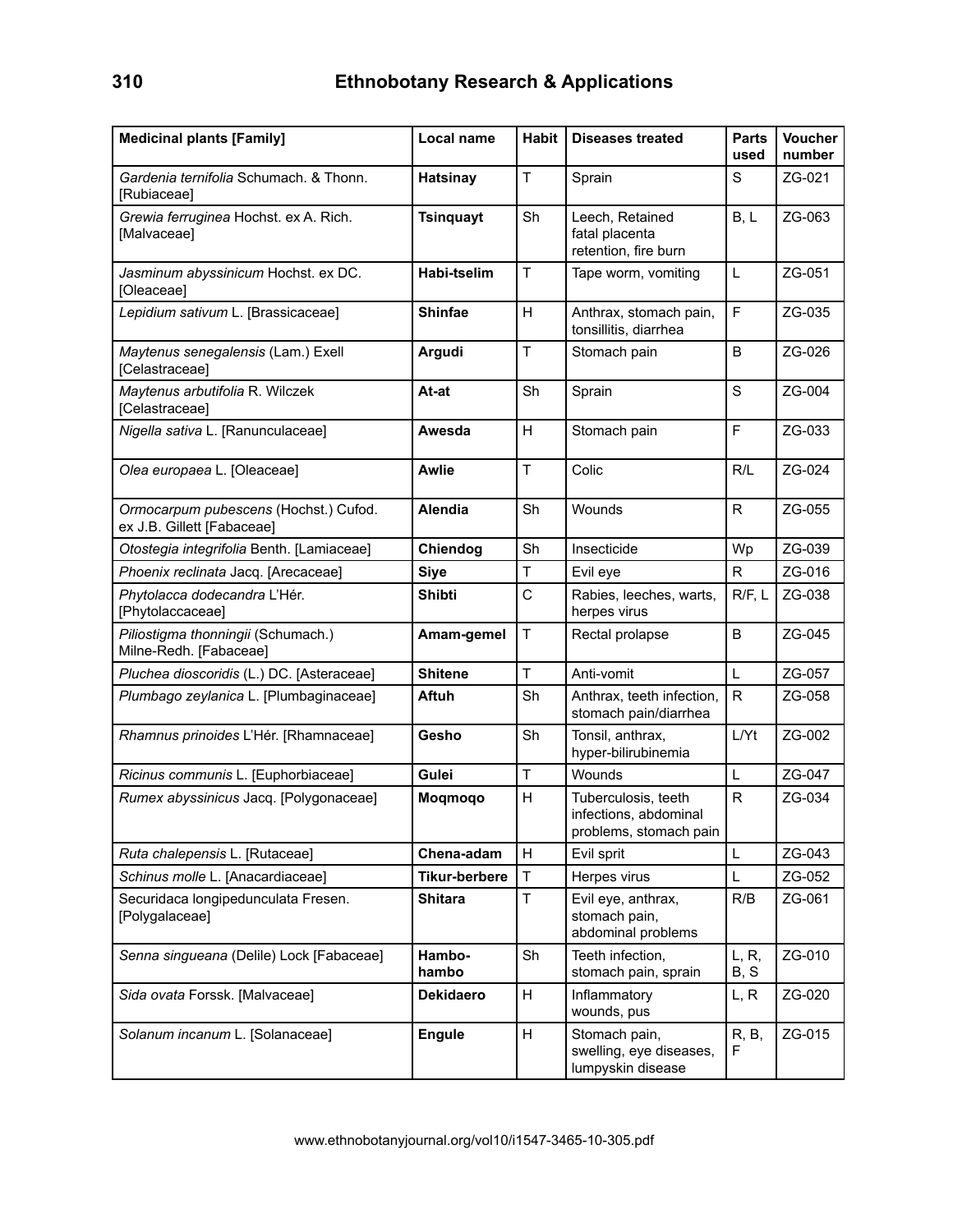| <b>Medicinal plants [Family]</b>                                  | Local name      | Habit | Diseases treated                                      | Parts<br>used | <b>Voucher</b><br>number |
|-------------------------------------------------------------------|-----------------|-------|-------------------------------------------------------|---------------|--------------------------|
| Stereospermum kunthianum Cham.<br>[Bignoniaceae]                  | Adgi-zanay      | T     | Broken/wounded/<br>bleeding body part                 | B             | ZG-042                   |
| Tamarindus indica L. [Fabaceae]                                   | <b>Humer</b>    | T     | Abdominal problems,<br>hypertension,<br>splenomegally | F             | ZG-062                   |
| Terminalia brownii Fresen. [Combretaceae]                         | Weyba           | Т     | Diarrhoea, hyper-<br>bilirubinemia                    | B, L          | ZG-019                   |
| Tragia cinerea (Pax) M.G. Gilbert<br>& Radcl.-Sm. [Euphorbiaceae] | <b>Shashito</b> | C     | Sprain, scorpion bite                                 | R, L          | ZG-049                   |
| Verbascum sinaiticum Benth.<br>[Scrophulariaceae]                 | Tirnaka         | H     | Epistaxis/nasal<br>bleeding, fire burn                | F, L          | ZG-053                   |
| Withania somnifera (L.) Dunal [Solanaceae]                        | Agol            | Sh    | Swelling/evil spirit,<br>eye disease                  | R, L          | ZG-006                   |
| Ximenia americana L. [Ximeniaceae]                                | <b>Mileo</b>    | T     | Anti-vomit, leech<br>infestation, tonsillitis         |               | ZG-022                   |
| Zingiber officinale Roscoe [Zingiberaceae]                        | <b>Zingible</b> | H     | Stomach pain,<br>corneal opacity                      | R             | ZG-007                   |
| Ziziphus spina-christi (L.) Desf. [Rhamnaceae]                    | Gaba            | T     | Dandruff, stomach pain,<br>tonsil, scorpion bite      | L.B           | ZG-013                   |

mesticated and cultivated near the home, while 7% are semi-wild. The medicinal plants from the wild are distributed in forest patches, woodlands, shrub lands, rocky hillsides, around grazing and browsing lands, close to stream/river, roadsides, near farmlands, and spiritually protected areas. Cultivated medicinal plants in the area are *A. sativum*, *Aloe vera* (L.) Burm.f., *Azadirachta indica* A. Juss., *R. prinoids*, *R. communis*, and *Withania somnifera* (L.) Dunal.

#### *Informant consensus and preference ranking*

*Plumbago zylanica* L. was cited by 34 informants (47%); *Solanum incanum* L. was the second (28 informants, 39%). Anogeissus leiocarpa (DC.) Guill. & Perr. and *W. somnifera* ranked third (17 informants, 24% each). Favorite species in each locality were also reported on the basis of the number of citations given. *P. zeylanica* (54.2%) followed by *S. incanum* (41.2%) are of high preference in Alogien, while *P. zeylanica* (45.8%) followed by *W. somnifera* (29.2%) are most valued in Lemlem, and in Hintset, *S. incanum* (54.2%) followed by *P. zeylanica* (41.2%) are preferred.

Six informants selected among the local elders on the basis of the wealth of indigenous knowledge provided their preference ranking of six medicinal plants that are reported to be effective against abdominal disorders (Table 2).

### *Medicinal plants and their diversity of uses*

Of the total medicinal species, 53 (77.9%) were reported to have multipurpose roles, while 15 (22.10%) have only medicinal values (Table 3). Direct matrix ranking (Table 4) showed that *Ziziphus spina-christi* (L.) Desf. is the most

**Table 2**. Preference ranking by six respondents of medicinal plants used for treating abdominal disorders in Asgede Tsimbila District, Tigray Region, Ethiopia.

| <b>Plant Species</b>                |                |                | <b>Respondents</b> |    | <b>Total</b>   | Rank           |    |                 |
|-------------------------------------|----------------|----------------|--------------------|----|----------------|----------------|----|-----------------|
|                                     | R <sub>1</sub> | R <sub>2</sub> | R <sub>3</sub>     | R4 | R <sub>5</sub> | R <sub>6</sub> |    |                 |
| Senna singueana (Delile) Lock       | 5              | 6              | 5                  | 6  | 5              | 6              | 33 | 1st             |
| Solanum incanum L.                  | 6              |                | 6                  | 3  | 4              | 5              | 28 | 2 <sub>nd</sub> |
| Zingiber officinale Roscoe          | 4              | 5              | 4                  | 5  | 6              | 3              | 27 | 3rd             |
| Anogeissus leiocarpa Guill. & Perr. | ◠              | 3              |                    | 4  | 3              | 4              | 17 | 4th             |
| Ziziphus spina-christi (L.) Desf.   | 3              | ົ              | 3                  |    |                | $\mathbf{2}$   | 12 | 5th             |
| Cucumis dipsaceus Ehrenb.           |                |                | 2                  | ົ  | 2              |                | 9  | 6th             |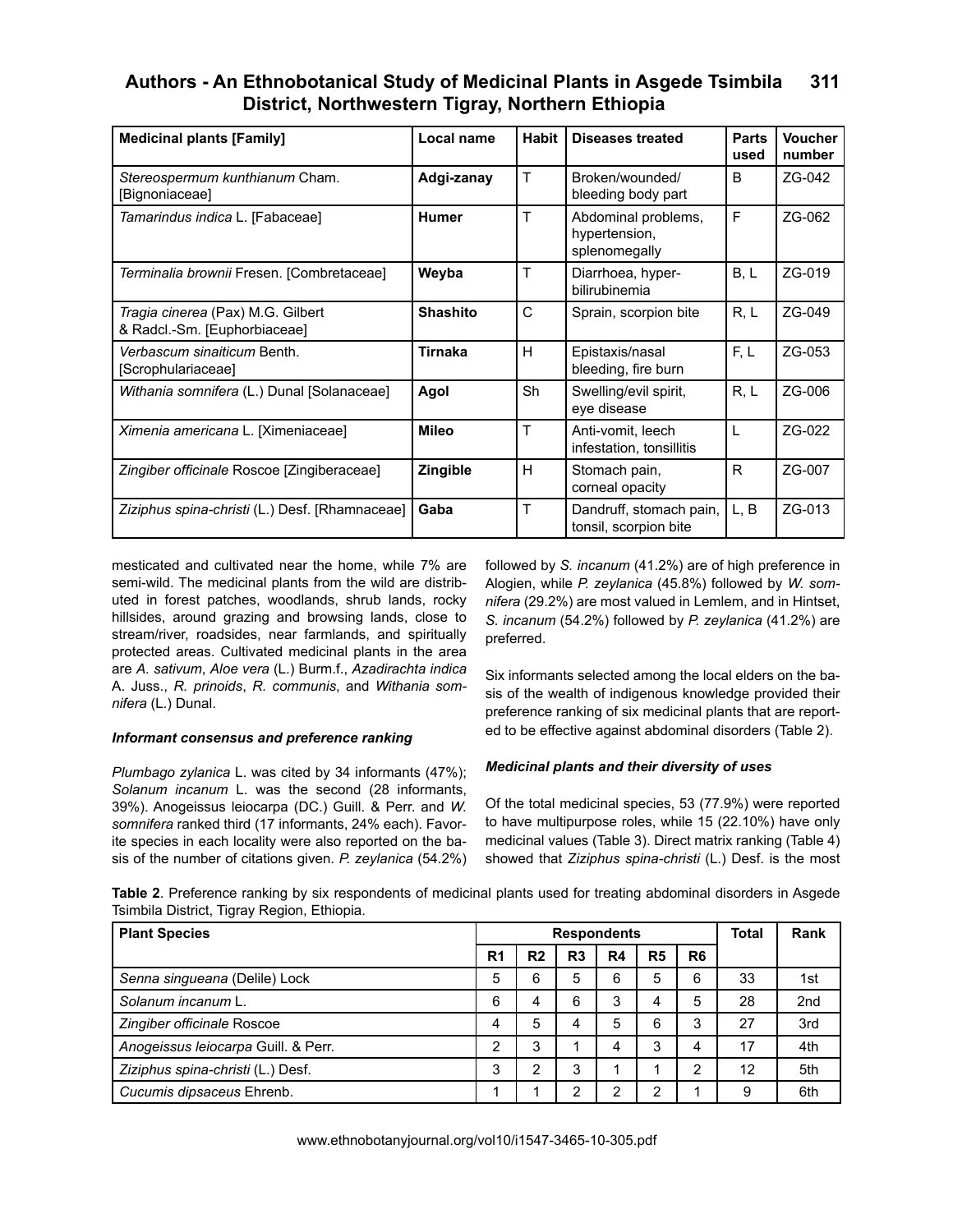| <b>Service categories</b> | Number of<br>species | % of total<br>species |
|---------------------------|----------------------|-----------------------|
| Medicine only             | 15                   | 22.1                  |
| Medicinal plus other uses | 53                   | 77.9                  |
| Fuel wood and charcoal    | 37                   | 54.4                  |
| Construction              | 18                   | 26.5                  |
| Shade                     | 16                   | 23.5                  |
| Food/fruit                | 15                   | 22.1                  |
| Fodder                    | 14                   | 20.6                  |
| Fence                     | 8                    | 11.8                  |
| Household furniture       | 7                    | 10.3                  |
| Farm implements           | 5                    | 7.4                   |
| Bee forage                | 5                    | 7.4                   |
| Tooth brush               | 3                    | 4.4                   |
| Spice                     | 2                    | 2.9                   |
| Gum and resin             |                      | 1.5                   |

**Table 3**. Service categories of medicinal plants in Asgede Tsimbila District, Tigray Region, Ethiopia.

preferred medicinal plant by the local people for its various uses, while *Cordia africana* Lam. was ranked second.

#### *Current status and trends in abundance of medicinal plants*

According to interview results, it is recognized that the vegetation cover of the locality has dramatically changed over time. Results of the vegetation survey (Table 5) showed that *Z. spina-christi* and *Calpurnia aurea* (Aiton) Benth. are the most common species each occurring in 14 (77.78%) of the quadrats surveyed. In order to assess trends in abundance of some of the most commonly reported medicinal plants in the district, abundance scores of seven medicinal plants for the period 1970 to 2010 were established (Figure 2).

#### *Knowledge distribution of medicinal plants*

Medicinal plant knowledge based on age and gender is reported in Figure 3. A Pearson correlation test indicated a positive and significant ( $r = 0.335$ ,  $p = 0.004$ ,  $\alpha = 0.001$ ) correlation between age group and the number of species reported by the respondents in the study area.

#### *Threats to conservation status of medicinal plants*

Of five provided threats to medicinal plants (Table 6), agricultural expansion (26.7%) is the main threat to wild plant species. Overgrazing was relatively perceived to be least destructive factor (11.1%).

## **Discussion**

#### *Traditional medicinal plants reported and associated knowledge*

The finding of Euphorbiaceae and Fabaceae (six species each), and Cucurbitaceae and Solanaceae (three species each) plant families as the contributor of higher number of species used for medicinal purposes is shared with similar studies elsewhere in Ethiopia (Gidey

**Table 4**. Average score for direct matrix ranking of seven medicinal plants in Asgede Tsimbila District, Tigray Region, Ethiopia. Use criteria (0= no use, 1= least, 2= less, 3= good, 4= very good and 5= excellent).

| Use categories |                                             |                         | <b>Total</b>            | Rank                               |                                              |                                                   |                                     |    |                 |
|----------------|---------------------------------------------|-------------------------|-------------------------|------------------------------------|----------------------------------------------|---------------------------------------------------|-------------------------------------|----|-----------------|
|                | Desf.<br>spina-<br>christi (L.)<br>Ziziphus | Cordia africana<br>Lam. | Tamarindus<br>indica L. | Hochst.<br>papyrifera<br>Boswellia | Guill.<br>Anogeissus<br>leiocarpa<br>& Perr. | Delile<br>macrostachyus<br>ă<br>Hochst.<br>Croton | Juss.<br>Azadirachta<br>∢<br>indica |    |                 |
| Fuel wood      | 5                                           | 4                       | 4                       | 4                                  | 4                                            | 3                                                 | 3                                   | 27 | 1 <sup>st</sup> |
| Construction   | 4                                           | 5                       | 4                       | 4                                  | 3                                            | 3                                                 | 3                                   | 26 | 2 <sub>nd</sub> |
| Medicine       | 4                                           | 4                       | 3                       | 3                                  | 3                                            | 5                                                 | 4                                   | 26 |                 |
| Shade          | 4                                           | 4                       | 3                       | 3                                  | 3                                            | 4                                                 | 5                                   | 26 |                 |
| Fodder         | 4                                           | 5                       | 2                       | 4                                  | 2                                            | 0                                                 | 0                                   | 17 | 5 <sup>th</sup> |
| Fruit/food     | 5                                           | 5                       | 4                       | 0                                  | 0                                            | 0                                                 | 0                                   | 14 | 6 <sup>th</sup> |
| Fencing        | 5                                           | 0                       | $\mathbf 0$             | $\mathbf 0$                        | $\mathbf 0$                                  | 0                                                 | 0                                   | 5  | 7 <sup>th</sup> |
| Total          | 31                                          | 27                      | 20                      | 18                                 | 15                                           | 15                                                | 15                                  |    |                 |
| Rank           | 1 <sup>st</sup>                             | 2 <sub>nd</sub>         | 3 <sup>rd</sup>         | 4 <sup>th</sup>                    |                                              | 5 <sup>th</sup>                                   |                                     |    |                 |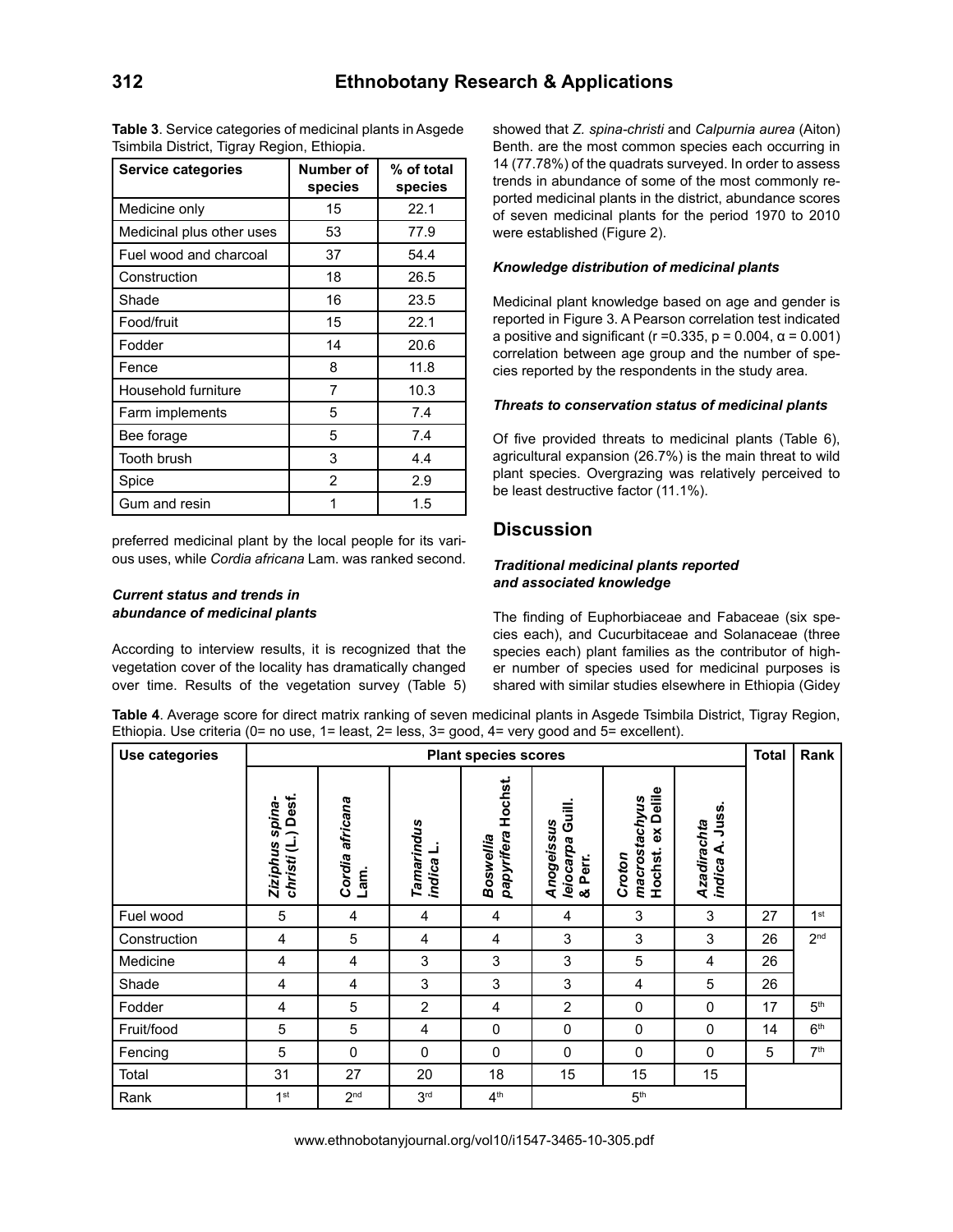**Table 5**. Most frequently occurring plant species in Asgede Tsimbila District, Tigray Region, Ethiopia. Uses: M (medicinal); E (edible fruits).

| <b>Species</b>                            | <b>Use</b> | Positive number of<br>quadrats with species | <b>Frequency</b><br>(%) | <b>Relative</b><br><b>Frequency</b> |
|-------------------------------------------|------------|---------------------------------------------|-------------------------|-------------------------------------|
| Ziziphus spina-christi (L.) Desf.         | M,E        | 14                                          | 77.78                   | 5.53                                |
| Calpurnia aurea (Aiton) Benth.            | M          | 14                                          | 77.78                   | 5.53                                |
| Cordia africana Lam.                      | M,E        | 13                                          | 72.2                    | 5.14                                |
| Croton macrostachyus Hochst. ex Delile    | M          | 13                                          | 72.2                    | 5.14                                |
| Diospyros mespiliformis Hochst. ex A. DC. | M,E        | 12                                          | 66.67                   | 4.74                                |
| Senna singueana (Delile) Lock             | M          | 12                                          | 66.67                   | 4.74                                |
| Acacia lahai Steud. & Hochst. ex Benth.   |            | 12                                          | 66.67                   | 4.74                                |
| Ficus vasta Forssk.                       | E          | 12                                          | 66.67                   | 4.74                                |
| Anogeissus leiocarpa (DC.) Guill. & Perr. | M          | 11                                          | 61.11                   | 4.35                                |
| Dichrostachys cinerea (L.) Wight & Arn.   | M          | 11                                          | 61.11                   | 4.35                                |
| Carissa edulis (Forssk). Vahl             | M,E        | 11                                          | 61.11                   | 4.35                                |
| Trichilia emetica Vahl                    |            | 11                                          | 61.11                   | 4.35                                |
| Ficus sycomorus L.                        | E          | 11                                          | 61.11                   | 4.35                                |
| Flueggea virosa (Roxb. ex Willd.) Royle   | M.E        | 10                                          | 55.56                   | 3.95                                |
| Rhus retinorrhoea Steud, ex Oliv.         | E          | 10                                          | 55.56                   | 3.95                                |
| Albizia amara (Roxb.) Boivin              |            | 10                                          | 55.56                   | 3.95                                |
| Combretum hartmannianum C. Schweinf.      |            | 9                                           | 50                      | 3.56                                |
| Combretum sp.                             | M          | 9                                           | 50                      | 3.56                                |
| Dodonaea angustifolia L.f.                |            | 8                                           | 44.4                    | 3.16                                |
| Tamarindus indica L.                      | M.E        | 8                                           | 44.4                    | 3.16                                |
| Maytenus arbutifolia R. Wilczek           | M          | $\overline{7}$                              | 38.89                   | 2.77                                |
| Balanites aegyptiacus (L.) Delile         | M,E        | 7                                           | 38.89                   | 2.77                                |
| Faidherbia albida (Delile) A. Chev.       |            | 6                                           | 33.33                   | 2.37                                |
| Ximenia americana L.                      | M,E        | 6                                           | 33.33                   | 2.37                                |
| Acacia polyacantha Willd.                 |            | 6                                           | 33.33                   | 2.37                                |

2001, Hunde *et al.* 2006, Mesfin *et al.* 2009, Yineger *et al.* 2008). The number of traditional medicinal plants reported (68 species) and their uses by the local community (Tigryan people) is diverse and includes associated local knowledge on these resources and their applications. This is

comparable to other ethnic groups in Ethiopia, i.e., the contract of the contract of the contract of the contract of the contract of the contract of the contract of the contract of the contract of the contract of the contr Gedeo people in southern Ethiopia who use 65 species (Mesfin *et al*. 2009), the Amhara people in northwestern Ethiopia who use 67 species and the Oromo ethnic group in southwestern Ethiopia who use about 67 species (Yine-



Figure 2. Trends in abundance of most commonly cited medicinal plants in Asgede Tsimbila District, Tigray Region, Ethiopia. Plant species abundance scores: 0 (none or almost none); 1 (a few or some); and 2 (many).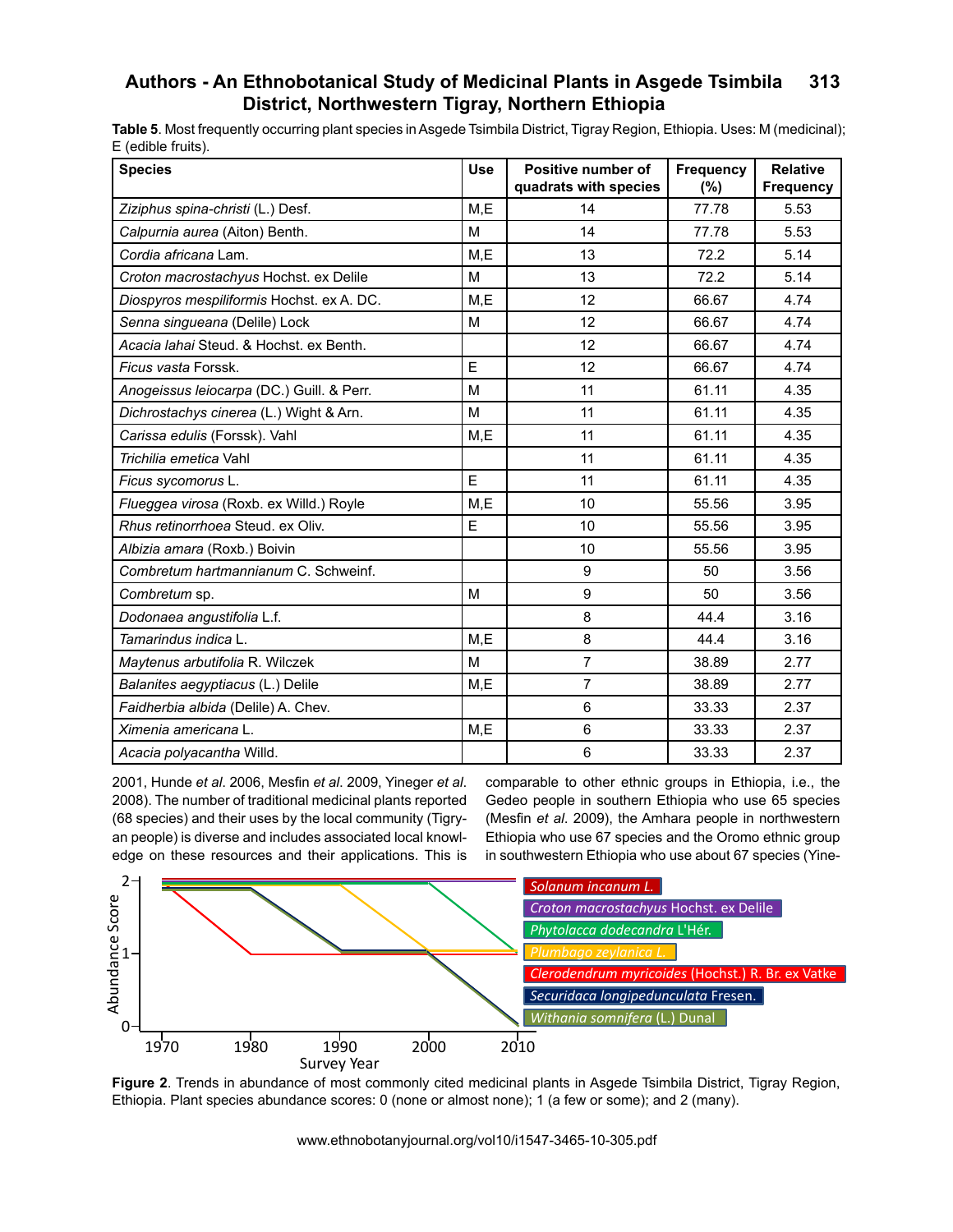

**Figure 3**. Medicinal plant knowledge base by age and gender in Asgede Tsimbila District, Tigray Region, Ethiopia.

ger *et al.* 2008). Other studies came up with even higher pumper of species used among agme of the major of h number of species used among some of the major ethnic groups in the country. For instance, the Oromo people (the major ethnic group in Ethiopia) residing in Mana Angetu district, southeastern Ethiopia make use of 230 species (Lulekal *et al*. 2008) and the Konta people in southern Ethiopia make use of about 120 species (Hailemariam *et al*. 2009). On the other hand, the Zay people use relatively fewer species (33) (Gidey 2001). This could be an indication for the assumption that the loss of tradition (cultural shift) in minorities is greater than in larger groups (Luseba & Van Der Merwe 2006).

Although the dose and mode of application may vary, an appreciable number of the medicinal plants recorded in this study are also medicinally important in other parts of Ethiopia (Amenu 2007, Gidey 2001, Hunde *et al*. 2006, Teklehaymanot & Gidey 2007). Some of the plants that were reported in common include; *Allium sativum* L., *Calotropis procera* (Aiton) W.T. Aiton, *Capparis tomentosa* Lam., *Carica papaya* L., *Carissa edulis* (Forssk). Vahl,

*Clerodendrum myricoides* (Hochst.) R. Br. ex Vatke, *C. africana*, *Croton macrostachyus* Hochst. ex Delile, *Euphorbia tirucali* L., *Phytolacca dodecandra* L'Hér., *P. zylanica*, *Rhamnus prinoides* L'Hér., *Ricinus communis* L., *S. incanum*, *W. somnifera* and *Z. spina-christi*. These similarities indicate the wide use of medicinal plant species and the existence of associated knowledge shared among ethnic groups in Ethiopia. The fact that some of the reported plants are having similar uses elsewhere in the world supports their likely pharmacological effectiveness having been tested in different areas by different cultures (Hailemariam *et al*. 2009).

The medicinal plants were reported as being used for the treatment of about 50 different health problems (28 ailments in humans, 10 in livestock and 12 in both). While the majority of medicinal plants reported were used to treat human health problems (48 species, 70.6%), three species (4.4%) were used to treat livestock ailments and 17 species (25%) were used to treat ailments common to both. The study also showed that the highest propor-

**Table 6**. Priority ranking (1=least, 5=most) by six respondents of threatening factors based on their level of destructive effects in Asgede Tsimbila District, Tigray Region, Ethiopia.

| <b>Threatening</b> |                |                | <b>Respondents</b> |    | Total          | %              | Rank |      |     |
|--------------------|----------------|----------------|--------------------|----|----------------|----------------|------|------|-----|
| <b>Factors</b>     | R <sub>1</sub> | R <sub>2</sub> | R <sub>3</sub>     | R4 | R <sub>5</sub> | R <sub>6</sub> |      |      |     |
| Agriculture        |                |                | 4                  | 5  | 5              | 4              | 24   | 26.7 | 1st |
| Firewood           | 3              | 5              | 5                  | 3  | 4              | 3              | 23   | 25.6 | 2nd |
| <b>Drought</b>     | 5              |                | 3                  | 4  | ◠              | 5              | 20   | 22.2 | 3rd |
| Construction       | $\overline{2}$ |                | ົ                  | ົ  |                | ົ              | 13   | 14.4 | 4th |
| Over-grazing       |                | ົ              |                    |    | ົ              |                | 10   | 11.1 | 5th |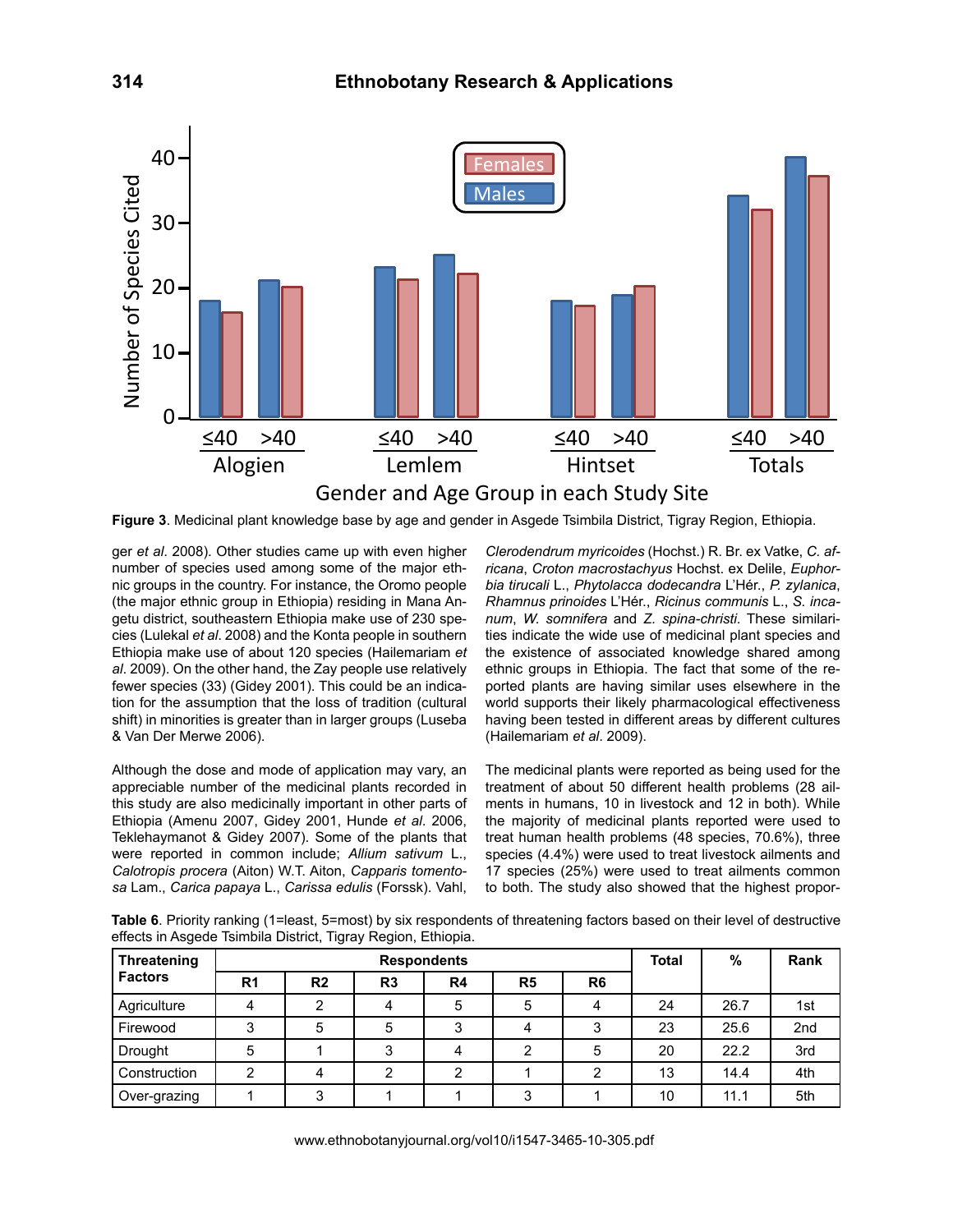tion of medicinal plants was used for treating abdominal disorders (35.3%), then wounds (17.6%) in humans, and anthrax (5.9%), followed by mange, leech and epilepsy (4.4% each) in livestock. The term abdominal disorders, in this context, is a general term for a wide range of bowel (intestinal) related ailments which may be caused by bacteria, protozoa or parasitic worms. Although fewer medicinal plants are used to treat livestock diseases than for humans, most informants reported that in most cases they treat livestock problems with traditional medicine and rarely look for modern medications. This may be attributed to the limited veterinary services in the rural areas, economic factors and the trust the local community developed in these plants treating livestock health problems.

Traditional medicine was preferred to modern medical systems in treating herpes virus (**almaz**), epilepsy (**tezwur**), snake bite (**niksit temen**), evil eye (**buda**), rabies (**himam ebud kelbi**), anthrax (**megerem**), and abdominal disorders (**kurtset kebdi**). Modern medicine is not recommended at all for herpes virus, with the notion that modern medication for such diseases may have ill effects on the patient. However, no such taboos were reported by the informants associated with the use of traditional medicinal plants, except that there could be ill effects due to the lack of proper dosage.

#### *Habitat, growth forms and plant parts used*

#### *Habitat*

Medicinal plant source habitats in the study area are consistent with the findings of Yineger and Yewhalaw (2007) 0 5 where most of the medicinal plants (85.7%) utilized in southwestern Ethiopia were harvested from the wild. Of the cultivated plants, only *W. somnifera* and *A. vera* were **Number of species**

cultivated primarily for their medicinal values. Therefore, wild habitats are the major pool of medicinal plant resources for the lo-<br>cal community. cal community. Fris, it<br>Growth Tared<br>the theory

Our observation is in agreement with previous reports from Ethiopia. Medicinal plants cultivated in home gardens were found to be 6% (Asfaw 1997) and 8.7% (Tolassa 2007). In the same vein, ethnobotanical study of medicinal plants in Bale Mountains National Park, southeastern Ethiorank, southeastern Ethio-<br>pia (Yineger *et al.* 2008) and in the central Rift Valley of Ethiopia (Gidey 2001) confirmed that there age thist and the final details for this controller and the final details for a security for a security of a security of a security of a security of a security of a security of a security of a security of a security of a

is little practice of domesticating medicinal plants. The fact that most of the medicinal plants are found in the wild also poses a threat to their existence if habitats are destroyed. This concern is shared by other authors (Hailemariam *et al*. 2009, Hunde *et al*. 2006) who have called for a timely intervention for their conservation. There is need for coordinated conservation action, based on both *in-situ* and *ex-situ* strategies (Hamilton 2003) through the recognition and accommodation of local community knowledge, interests and priorities (Quansah 2004).

#### *Growth forms*

The results of growth form analysis (Figure 4) implies that majority of the medicinal plants in the study area are woody. This is not surprising since these are the dominant forms in the dry flora of the area. Herbaceous plant forms can not withstand drought and, in most cases, they are likely being over-utilized (including the whole plants). Thus, they were only rarely encountered in the study area.

Contrary to our findings, a relatively higher number of shrubs and herbs were previously reported elsewhere in Ethiopia (Amenu 2007 in western Ethiopia, Hailemariam *et al*. 2009 in the low lands of southwestern Ethiopia). Similarly, other studies undertaken in Boosat subdistrict, central eastern Ethiopia (Hunde *et al*. 2006), in Gimbi district, western Ethiopia (Tolassa 2007), in Wonago district, southern Ethiopia (Mesfin *et al*. 2009), and in Mana Angetu district, southeastern Ethiopia (Lulekal *et al*. mand Angela district, southcastern Ethiopia (Edicital of dr.<br>2008) showed that shrubs, followed by herbs and trees are the most frequently used growth forms. These variations could be attributed to agro-ecological diversity of the country that favors different plant forms, and socio-cultural factors which determine specific knowledge in different communities (Bekele 2007).





www.ethnobotanyjournal.org/vol10/i1547-3465-10-305.pdf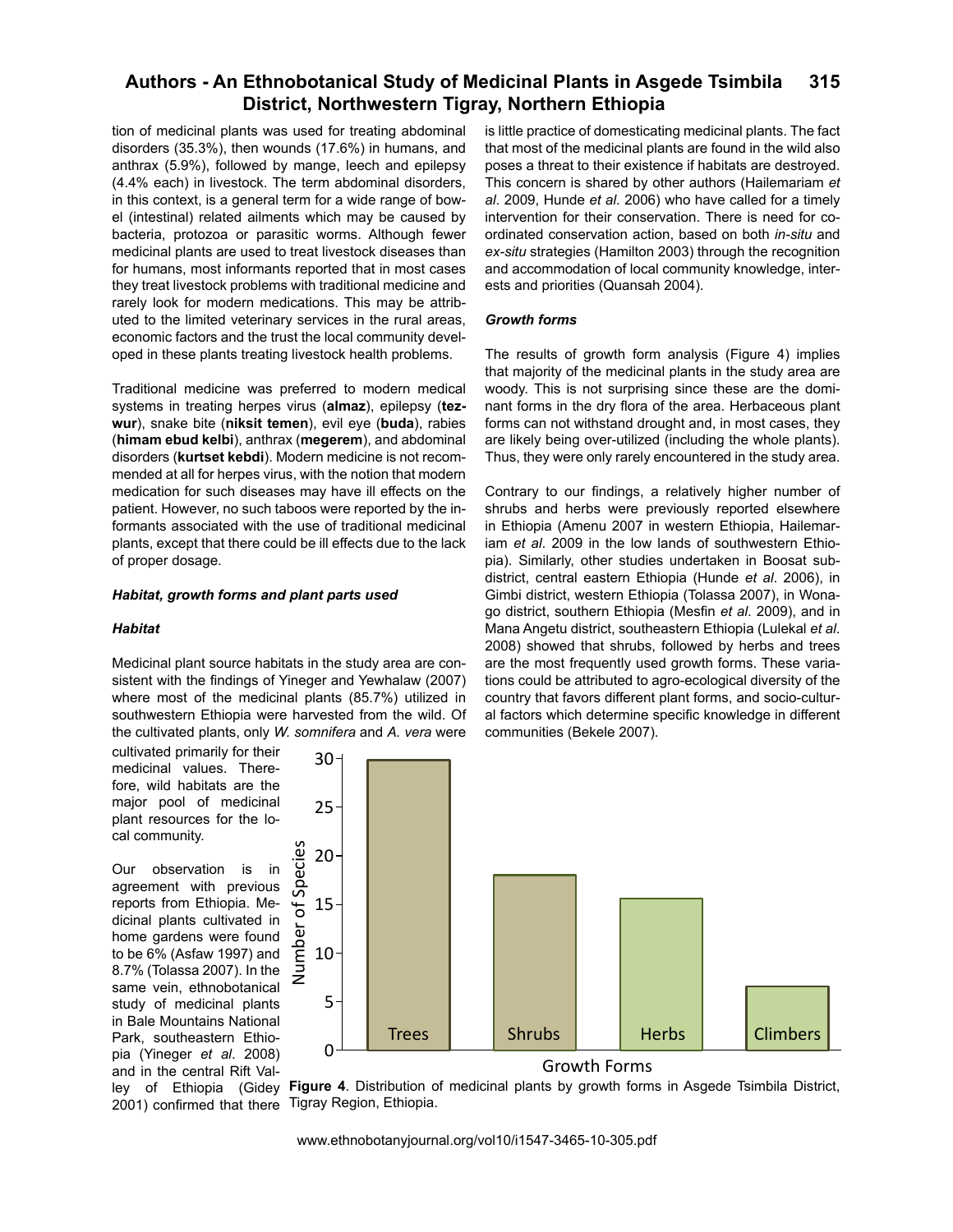#### *Plant parts used*

With regard to plant parts used medicinally, leaves (48.5%) followed by roots (32.4%) are the most commonly used. Previous works carried out elsewhere in Ethiopia also revealed that leaves followed by roots were the most common parts (Amenu 2007, Gidey 2001, Hailemariam *et al*. 2009, Ragunathan & Solomon 2009). Other reports showed roots to be the most widely used plant parts (Hunde *et al*. 2006, Lulekal *et al*. 2008, Mesfin *et al*. 2009).

Studies have shown that removal of up to 50% of tree leaves does not significantly affect plant growth (Poffenberger *et al*. 1992). However, medicinal plant harvest involving roots, rhizomes, bulbs, bark, stems or whole parts have grave consequences both from an ecological point of view and for the survival of the mother plants (Abebe & Ayehu 1993, Gidey 2001, Hunde *et al*. 2006). Given that leaves constitute the most frequently sought plant parts in this study, the threat to the destruction of medicinal plants due to plant part extraction appears minimal. Nonetheless, the fact that roots and bark provide the next largest proportion may warrant a possible conservation threat. For example, medicinal plants such as *Securidaca longipedunculata* Fresen., *Aloe* sp., *C. myricoides*  and *P. zeylanica* L., which are harvested for their roots, are scarce, perhaps because of medicinal use. Therefore there is need to pay special attention to determine their status and what measures should be taken to ensure their conservation (Gidey 2001).

#### *Informant consensus and preference ranking*

Informant consensus values give good indications about species that serve for particular health problems. Such information underlines the ethnopharmacological significance of medicinal plants in an area (Hailemariam *et al*. 2009). Some medicinal plants are more popular because they are more familiar to informants being widely recognized due to the wide range of indications in the locality. Other species may have received higher consensus scores due to local abundance and easy access. In general, medicinal plants with higher informant consensus need to be seriously considered for further ethnopharmacological studies since they are species widely applied by many people and probably have been utilized for a long time (Macia *et al*. 2005). The results imply that species preference within the study sites (sub-districts) did not vary greatly as species distribution, traditional ecological knowledge and economic pursuits of the communities are essentially similar.

Preference ranking (Table 2) showed that *Senna singueana* (Delile) Lock and *S. incanum* were ranked first and second thus are considered locally to be the most effective medicinal plants treating abdominal disorders. This is likely due to active anti-microbial substances present within these plants. Therapeutic activity of *S. incanum* extracts has been attributed to the presence of flavonoids, chlorogenics, adenosine, glycopyranoside, solasodine and phenylalkanoic acids (Beaman-Mbaya & Muhammed 1976, Mwonjoria *et al*. 2011).

#### *Medicinal plants and their diversity of uses*

Local people in the study area harvest plants with medicinal values for a variety of other uses; mostly for firewood and charcoal, construction, fodder and production of equipment (farm implements and furniture). In line with our results (Table 3), Tolassa (2007) reported that 78.82% of the total medicinal plants used by local people in western Ethiopia have multipurpose roles. The utilization of medicinal plants for variety of added values may result in additional pressures to these resources. This calls for practical solutions like domestication, *in-situ* conservation, and introduction of other tree species for non-medicinal uses to reduce pressures on the medicinal plants (Tolassa 2007).

In order to assess their relative importance of multi-use plants to the local people and the extent of the existing threats related to their use values, seven common multipurpose species and seven use categories were taken and direct matrix ranking was conducted (Table 4). The seven multipurpose species were selected because they were among the most commonly encountered species, and were reported in equal frequency before the ranking exercise. The results showed that the local people harvest the seven multipurpose species mainly for fuel wood which ranked first. The lowest category is for fencing. These observations may indicate that the sustainability of the top-ranking (most preferred) species may be threatened particularly in view of the daily demand of the local community for these resources (Amenu 2007).

#### *Current status and trends in abundance of medicinal plants*

According to interview results (Table 5), it is likely that the vegetation cover of the locality has changed over time. Obviously, there is a chance of finding plant species either clumped together in one spot or evenly distributed in a given area. Similarly, this study revealed that about 60% of the most frequent plants in the district are medicinal plants (Table 5). Nevertheless, medicinal plants that received the highest informant consensus are not frequently distributed in the district. This is consistent with Tolassa (2007) where some medicinal plants (e.g., *Warburgia ugandensis* Sprague) were reported to be less frequently distributed in the face of over utilization and habitat destruction even though they received the highest informant consensus among indigenous people in Gimbi district, western Ethiopia. A similar study undertaken in the central rift valley of Ethiopia (Gidey, 2001) has also reported the abundance of valuable medicinal plants (e.g., *S. longepedunculata*) to be decreasing with time. These observa-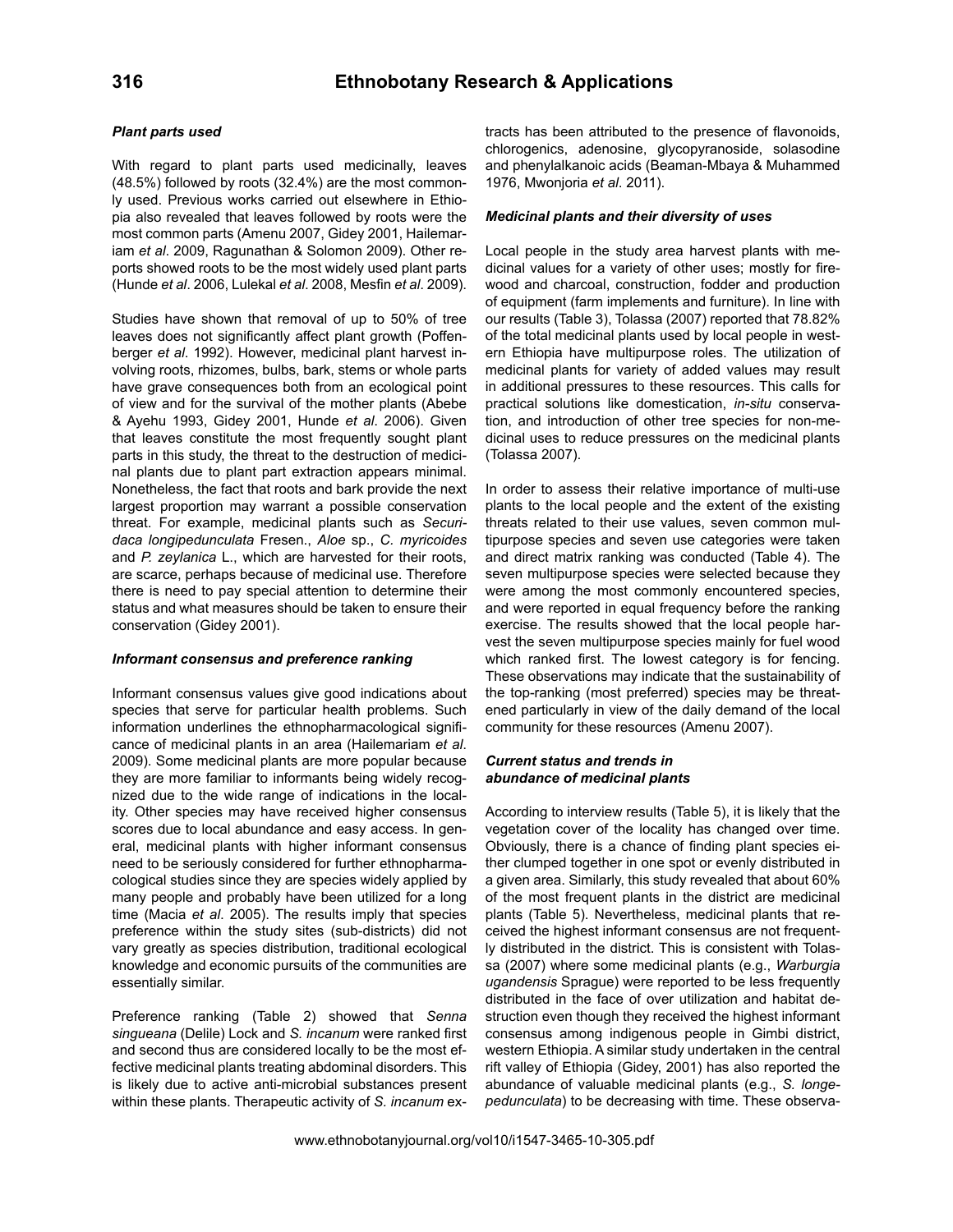tions indicate that valuable medicinal plants in different parts of the country are being depleted. This could be due to the fact that they are over utilized for diversity of uses and disappeared from some parts, or that the destruction of their habitat through deforestation restricted their occurrence to only some sites.

Abundance scores for seven medicinal plants (Figure 3) show five species have declined with time. Only two remained constant within the given period. Therefore, the abundances of a majority of the medicinal plants declined within the given period. Some of these (e.g., *W. somnifera*  and *S. longepedunculata*) have shown dramatic declines. The decreasing trend in abundance of medicinal plants could be attributed to the fact that most of the species are heavily harvested because of the multiple uses they have. A similar observation was made in Uganda by Nanyunja (2003) where he stated that the trend in abundance of medicinal plants could be related with the multiple uses of the species.

In general, wild vegetation resources including medicinal plants in different parts of the country are continuously shrinking. The loss of medicinal plants could be due to multiple factors such as deforestation (expansion of agriculture), charcoal production, cutting trees for construction, and fire wood collection, among others. These resources are openly accessed. Repeated drought incidences and poverty (the lack of livelihood options) have aggravated the situation. Drought in the 1970s was mentioned by informants as a major historical event which contributed to the degradation of plant resources.

#### *Knowledge distribution of medicinal plants*

Knowledge distribution of medicinal plants was compared between those ≤40 years and >40 years, and between gender (Figure 4). Those older than 40 years tended to cite a higher number of medicinal plants. This is comparable with the findings of Gidey (2001) who found that those above 40 identified more medicinal plants among the Zay people of Ethiopia. A similar observation was also reported by Hunde *et al*. (2006) and Tolassa (2007). A higher number of species was also reported by males in each locality.

Gidey *et al*. (2009) also a significantly higher number of medicinal plants are reported by informants above 40 years of age among the Bench ethnic group. However, Yineger and Yewhalaw (2007) reported a statistically insignificant correlation between age and the number of medicinal plants by the local people in Jimma zone, south western Ethiopia. This could be related to knowledge acquisition by the lower age class in that locality. In the present study, the reason elders are more knowledgeable is due to their personal experiences using these plants. The difference in the perception of the two age classes concerning the utilization of traditional medicinal plants will

likely result in the loss of plant lore over time (Abebe *et al*. 2003, Hunde *et al*. 2004).

No significant correlation between gender and the number of species reported was found  $(r = -0.034, p = 0.778,$  $\alpha$  = 0.05). A similar observation was reported on Himalayan medicinal plants (India) (Bisht *et al*. 2006). In contrast, Gidey *et al*. (2009) reported a positive and significant correlation between gender and the number of species reported among the Bench ethnic group. In general, various studies in different areas in the country demonstrated the existence of knowledge variations and similarities among social groups. This could be attributed to variation in the cultural and socio-economic aspects of each social group.

#### *Threats to conservation status of medicinal plants*

The study revealed that medicinal plants are under pressure from various anthropogenic and natural factors. Local people's perceptions of factors threatening the medicinal plants were determined through priority ranking among some selected informants (Table 6). Pressures from agricultural expansion, wide spread cutting for fuel wood combined with seasonal drought have been reported by Balemie *et al*. (2004), Mesfin *et al*. (2009) and Lulekal *et al*. (2008) as main factors for environmental degradation as well as the depletion of medicinal plants. In general, several studies in different parts of Ethiopia have shown that wild plant resources including medicinal plants are subjected to a number of anthropogenic and natural factors such as agricultural expansion, collection for fuel and construction, recurrent drought and overgrazing.

As for conservation status, most of the medicinal plants in the study area have no protection since they are harvested from the wild with no evident conservation practices. The few cultivated medicinal plants (e.g., *P. zeylanica*, *W. somnifera* and *Aloe* sp.) are being conserved near homes. This urges the need for participation of local people and awareness creation through training or education on sustainable utilization and management of plant resources in general and the medicinal plants in particular.

## **Conclusion and Recommendations**

The study revealed that the area harbors a diversity of medicinal plants, and associated knowledge. Local people depend on medicinal plants to meet their basic health care needs. The dependency on these plant resources is associated with easy access, perceived efficacy, and cultural values attached to the plants. Medicinal plants are also sources of added value (e.g., wood extraction for fuel and construction, fence, fodder and production of different equipment). Majority of the medicinal plants in the district are woody species (trees and shrubs) that are collected mainly for their leaves. *P. zeylanica*, *S. incanum*, *A. leiocarpa*, *W. somnifera* and *S. longepedunculata* are the most commonly reported medicinal plants in the subdis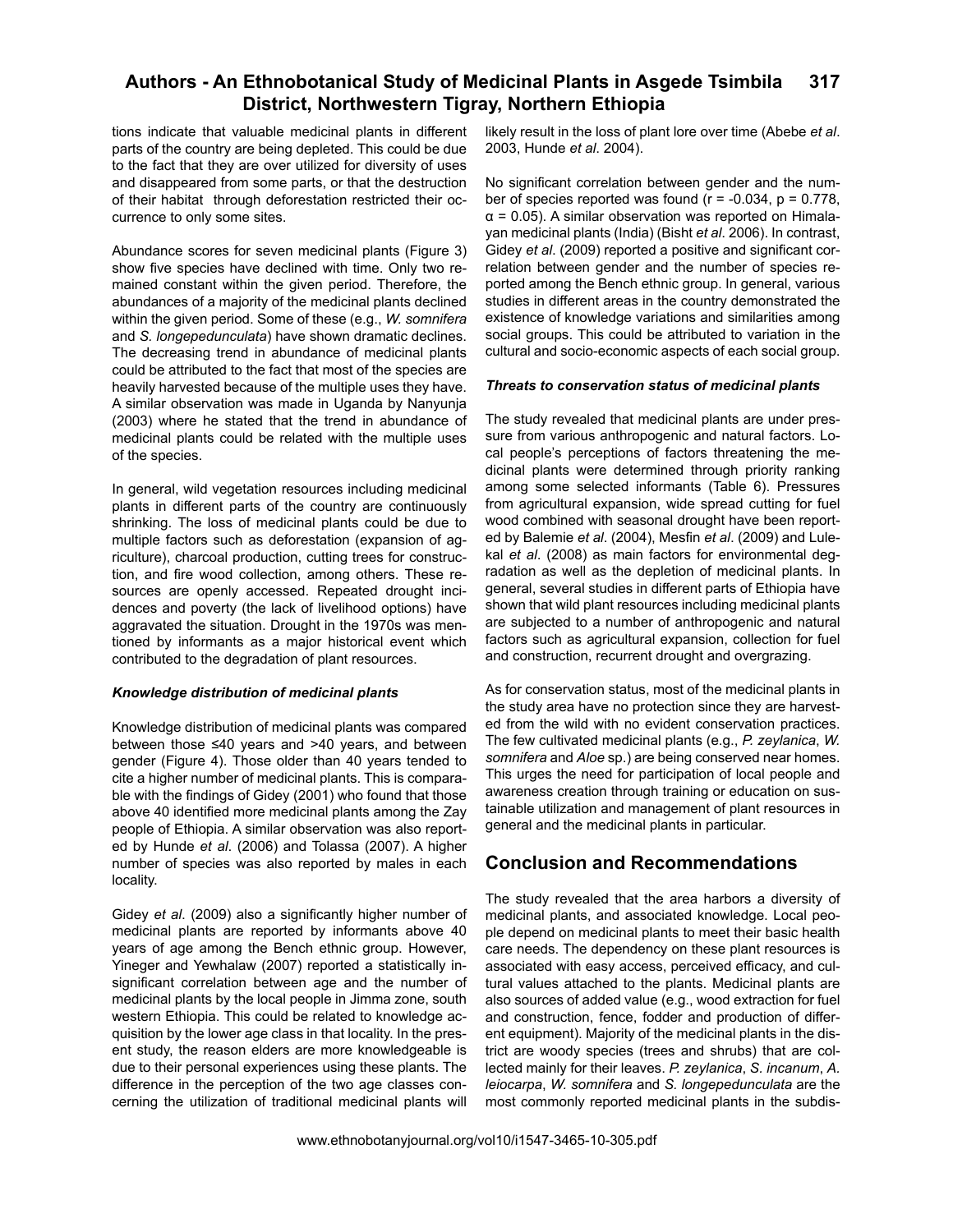trict. Age is an important factor responsible for ethnomedicinal knowledge variations with older people being more knowledgeable.

Abundance of medicinal plants is declining because of both anthropogenic and natural factors. Knowledge of medicinal plant use is probably declining through failure to transfer from the elderly to the young due to fading interest of the young. The main threats for these resources emanates from agricultural expansion, wood extraction, recurrent drought, and overgrazing. Conservation efforts are poor. Consequently, plant species will likely be lost unless timely conservation measures are launched. In this regard, public awareness and community based management activities need to be encouraged. Attention should also be geared towards research and development on various aspects of the plants such as biology, ecology, silviculture and management of the species and phytochemical activities.

## **Acknowledgements**

We are greatly indebted to the local people of Asgede Tsimbila district who generously shared us their wisdom and experiences on traditional medicinal plants. We would like to extend our gratitude to the local administration and rural development offices in the district for facilitating field data collection. The authors also thank anonymous reviewers for their valuable comments.

# **Literature Cited**

Abebe, D. & A. Ayehu. 1993. *Medicinal Plants and Enigmatic Health Practice of North Ethiopia*. Berhanina Selam Printing Enterprise, Addis Ababa.

Abebe, D., A. Debella & K. Urga. 2003. *Medicinal plants and Other Useful Plants of Ethiopia*. Camerapix Publishers International, Singapore.

Amenu, E. 2007. *Use and Management of Medicinal Plants by Indigenous People of Ejaji Area (Chelya district) West Shoa, Ethiopia: An Ethnobotanical approach*. M.Sc thesis, Addis Ababa University, Addis Ababa.

Asfaw, Z. 1997. *Indigenous African Food Crops and Useful Plants: Survey of indigenous food crops, their preparations and home gardens*. The United Nation University Institute for Natural Resources in Africa, Nairobi.

Balemie, K., E. Kelbessa & Z. Asfaw. 2004. Indigenous medicinal utilization, management and threats in Fentale Area, Eastern Shewa, Ethiopia. *Ethiopian Journal of Biological Science* 3(1):1-7.

Beaman-Mbaya, V. & S.I. Muhammed. 1976. Antibiotic action of *Solanum incanum* (Linnaeus). *Antimicrobial Agents and Chemotherapy* 9(6):920-924.

Bekele-Tesemma, A., A. Birnie & B. Tengnäs. 1993. *Useful Trees and Shrubs in Ethiopia: Identification and management*. Embassy of Sweden, Regional Soil Conservation Unit/SIDA, Nairobi.

Bekele, E. 2007. *Study on Actual Situation of Medicinal Plants in Ethiopia*. Prepared for Japan Association for International Collaboration of Agriculture andForestry, Addis Ababa.

Bisht, A.K., A. Bhatt, R.S. Rawal & U. Dhar. 2006. Prioritization and conservation of Himalayan medicinal plants: *Angelica glauca* Edgew. as a case study. *Ethnobotany Research and Applications* 4:011-023.

Cotton, C.M. 1996. *Ethnobotany: Principles and applications*. John Wiley and Sons Ltd. Chichester, England.

Defar, G. 1998. Non-Wood Forest Products. Pg.83 in *Data Collection and Analysis for Sustainable Forest Management in ACP countries Linking National and International Efforts.* UNEP, Nakuru, Kenya.

Edwards, S., T. Mesfin & I. Hedberg. 1995. Editors of *Flora of Ethiopia and Eritrea.* Volume 2, Part 2, Canellaceae to Euphorbiaceae. The National Herbarium, Addis Ababa University, Addis Ababa.

Edwards, S., T. Mesfin, D. Sebsebe & I. Hedberg. 2000. Editors of *Flora of Ethiopia and Eritrea.* Volume 2, Part 1. Magnoliaceae to Flacourtiaceae. The National Herbarium Addis Ababa University, Addis Ababa.

Edwards, S., D. Sebsebe & I. Hedberg. 1997. Alliaceae. Pp. 148-156 in *Flora of Ethiopia and Eritrea*. Volume 6. The National Herbarium, Addis Ababa University, Addis Ababa.

Fichtl, R. & A. Admasu. 1994. H*oney Bee Flora of Ethiopia*. Deutscher Entwicklungsdienst, Margraf Verlag, Weikersheim, Germany.

Genzebu, D. 2009. *On-Farm Phenotypic Characterization of Arado Cattle Breed in North West Zone of Tigray, Ethiopia*. M.Sc thesis, Addis Ababa University, Addis Ababa.

Gidey, M. 2001. An ethnobotanical study on medicinal plants used by the Zay people in Ethiopia. *Centrum för Biologisk Mångfald Skriftserie* 3:81-99.

Gidey, M., Z. Asfaw, Z. Woldu & T. Teklehaymanot. 2009. Medicinal plant knowledge of the Bench ethnic group of Ethiopia: Ethnobotanical investigation. *Journal of Ethnobiology and Ethnomedicine* 5:34.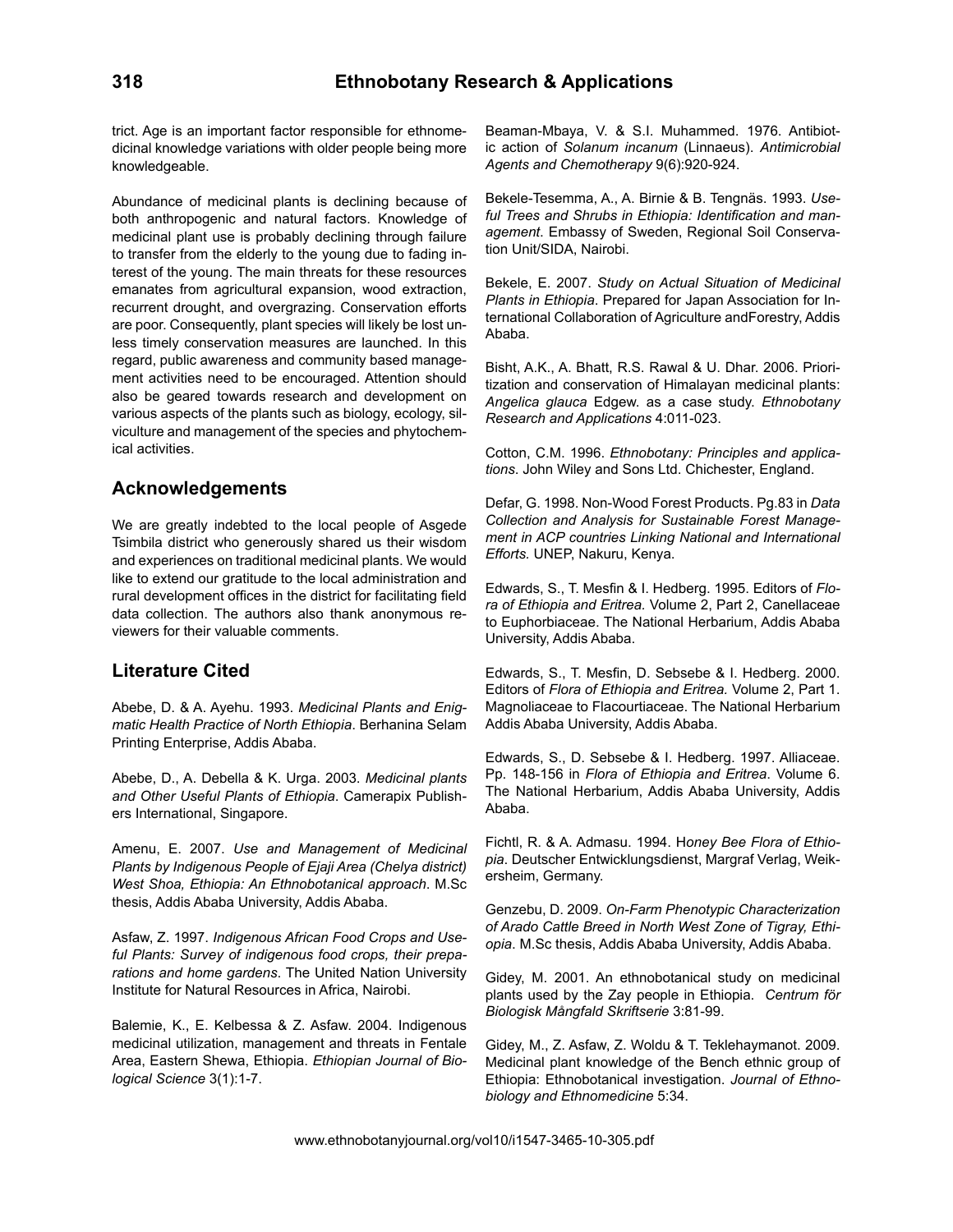Hailemariam, T., S. Demissew & Z. Asfaw. 2009. An ethnobotanical study of medicinal plants used by local people in the lowlands of Konta Special Woreda, southern nations, nationalities and peoples regional state, Ethiopia. *Journal of Ethnobiology and Ethnomedicine* 5:26.

Hamilton, A. 2003. Medicinal plants and conservation: Issues and approaches. Medicinal Plants Specialist Group, IUCN, International Plants Conservation Unit, WWF-UK.

Hedberg, I. & S. Edwards. 1989. Editors of *Flora of Ethiopia and Eritrea.* Volume 3, Pittosoraceae to Araliaceae. The National Herbarium, Addis Ababa University, Addis Ababa.

Hedberg, I. & S. Edwards. 1995. Editors of *Flora of Ethiopia and Eritrea.* Volume 7, Poaceae (Graminaceae). The National Herbarium, Addis Ababa University, Addis Ababa.

Hedberg, I., K. Ensermu, S. Edwards, D. Sebsebe & E. Persson. 2006. Editors of *Flora of Ethiopia and Eritrea*. Volume 5, Plantaginaceae. The National Herbarium, Addis Ababa University, Addis Ababa.

Hedberg, I., I. Friis & S. Edwards. 2004. Editors of F*lora of Ethiopia and Eritrea.* Volume 4, Part 2 Asteraceae. The National Herbarium, Addis Ababa University, Addis Ababa.

Hunde, D., Z. Asfaw & E. Kelbessa. 2006. Use of traditional medicinal plants by people of 'Boosat' sub district, Central Eastern Ethiopia. *Ethiopian Journal of Health Science* 16(2):141-155.

Hunde, D., Z. Asfaw & E. Kelbessa. 2004. Use and management of ethnoveterinary medicinal plants by indigenous people in 'Boosat', Wolench. *Ethiopian Journal of Biological Science* 3(2):113-132.

Kahsay, H. 2007. *Assessment of Spatial Distribution, Regenerating and Degradations of Boswellia papyrifera*  (summarized document for briefing, 29-30/06/2006). Environmental Protection, Land Administration and Use Authority of Tigray, Tigray, Ethiopia.

Lulekal, E., E. Kelbessa, T. Bekele & H. Yineger. 2008. An ethnobotanical study of medicinal plants in Manna Angetu District, southeastern Ethiopia. *Journal of Ethnobiology and Ethnomedicine* 4:10.

Luseba, D. & D. Van Der Merwe. 2006. Ethnoveterinary medicine practices among Tsonga speaking people of South Africa. *Onderstepoort Journal of Veterinary Research* 73:115-122.

Macia, M.J., E. Garcia & P.J. Vidaurre. 2005. An ethnobotanical survey of medicinal plants commercialized in the markets of La Paz and El Alto, Bolivia. *Journal of Ethnopharmacology* 97(2):337-350.

Martin, G.J. 1995. *Ethnobotany: A method manual*. Chapman and Hall, London.

Mesfin, F., S. Demissew & T. Teklehaymanot. 2009. An ethnobotanical study of medicinal plants in Wonago Woreda, SNNPR, Ethiopia. *Journal of Ethnobiology and Ethnomedicine* 5:28.

Mintsa-Mi Nzue, A.P. 2009. *Use and Conservation Status of Medicinal Plants in the Cape Peninsula, Western Cape Province of South Africa*. M.Sc thesis, University of Stellenbosch, Stellenbosch, South Africa.

Mwonjoria, J.K., H.N. Kariuki & F.N. Waweru. 2011. The antinociceptive antipyretic effects of *Solanum incanum* (Linneaus) in animal models. *International Journal of Phytopharmacology* 2(1): 22-26.

Nanyunja, R.K. 2003. I*ndigenous Knowledge of the Abundance of Medicinal and Food Plants in Mount Moroto Forest Reserve*. Institute of Environmental & Natural Resources, Makerere University, Kampala, Uganda.

November, E., R. Aerts, M. Behailu & B. Muys. 2002. *Species List Tigrinya- Scientific technical note, 2002/4*. Forest Rehabilitation Project, Mekelle University, Ethiopia.

Poffenberger, M., B. McGean, N.H. Ravindranath & M. Gadgil.1992. Editors of *Field Methods Manual Volume 1: Diagnostic tools for supporting joint forest management systems*. Society for Promotion of Wastelands Development, New Delhi, India.

Quansah, N. 2004. The neglected key to successful biodiversity conservation and appropriate development: local traditional knowledge. *Ethnobotany Research and Applications* 2:89-91.

Ragunathan, M. & M. Solomon. 2009. Ethnomedicinal survey of folk drugs used in Bahirdar Zuria district, north western Ethiopia. *Indian Journal of Traditional Knowledge* 8(2):281-284.

SPSS. 2008. *SPSS 16.0*. SPSS Inc., Chicago, Illinois.

Teklehaymanot, T. & M. Gidey. 2007. Ethnobotanical study of medicinal plants used by people in Zegie Peninsula, Northwestern Ethiopia. *Journal of Ethnobiology and Ethnomedicine* 3:12.

Tolassa, E. 2007. *Use and Conservation of Traditional Medicinal Plants by Indigenous People in Gimbi Woreda, Western Wellega, Ethiopia*. M.Sc thesis, Addis Ababa University, Addis Ababa.